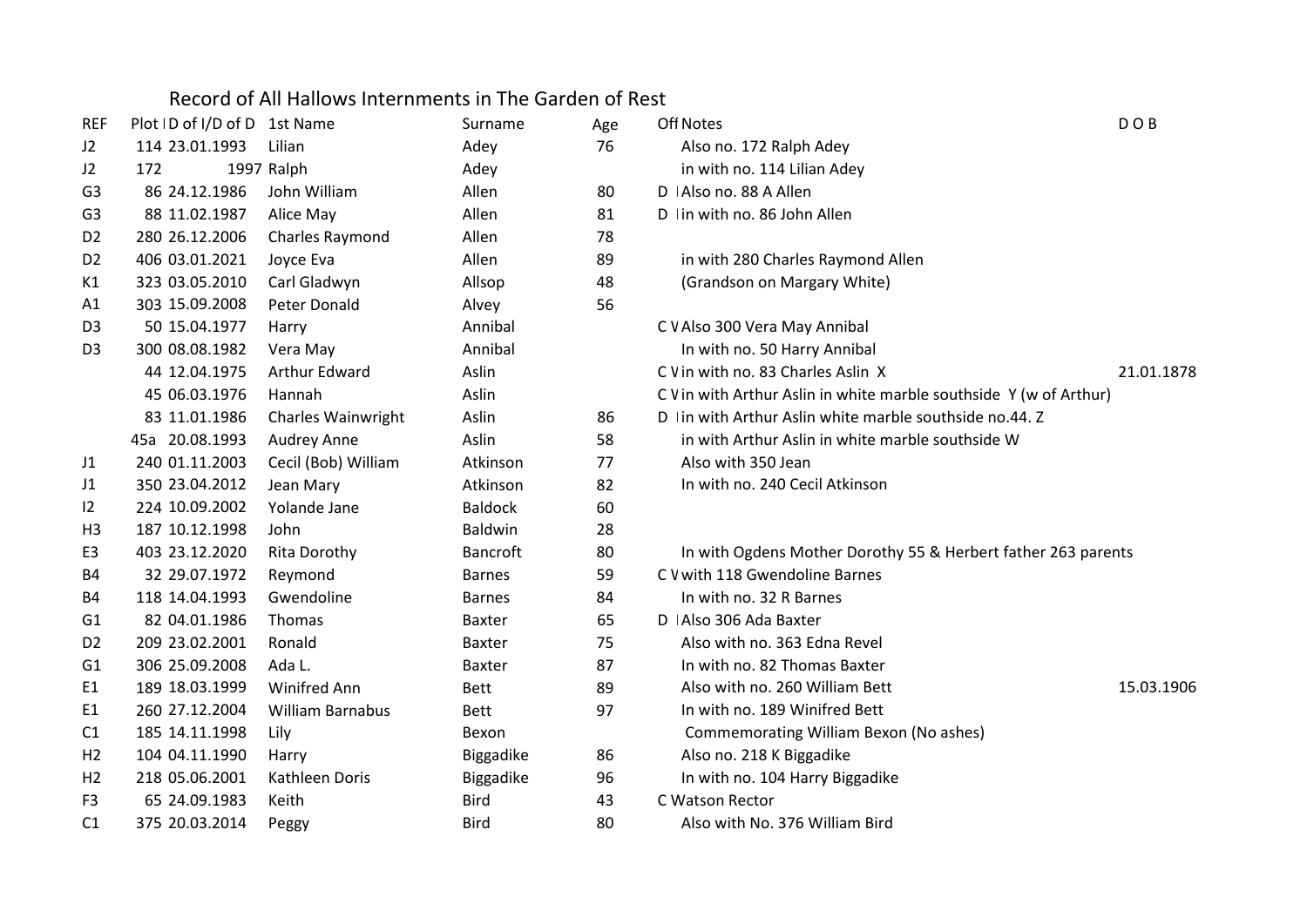| C1             | 376 29.06.2014 | Geoffrey William    | <b>Bird</b>         | 78 | In with no. 375 Peggy Bird                                            |
|----------------|----------------|---------------------|---------------------|----|-----------------------------------------------------------------------|
| <b>B2</b>      | 60 22.04.1983  | Richard             | Blant               | 62 | C V (Parish Clerk 1971-83) also 220 Gladys Blant & 393 Geoffrey (Son) |
| <b>B2</b>      | 220 05.04.2002 | Gladys              | Blant               | 81 | In with no. 60 Richard Blant & 393 Geoffrey Blant (Son)               |
| <b>B2</b>      | 393.11.2018    | Geoffrey            | Blant               |    | In with no. 220 & 60 G & R Blant (Parents)                            |
| J3             | 354 29.06.2012 | Martin              | <b>Boak</b>         | 74 |                                                                       |
| H1             | 214 08.08.2001 | Phillip             | <b>Bond</b>         | 74 |                                                                       |
| E <sub>2</sub> | 71 03.03.1984  | Joan Nancy          | Booth               | 52 | C Watson Rector                                                       |
| G2             | 368 29.09.2013 | Maurice (Mog)       | <b>Brewer</b>       | 79 |                                                                       |
| H1             | 234 07.06.2003 | Walter              | Brightman           | 95 | Also with no. 289 May Brightman                                       |
| H1             | 289 07.05.2007 | May                 | Brightman           | 97 | In with no. 234 Walter Brightman                                      |
| J1             | 206 25.09.2000 | <b>Barry Ronald</b> | <b>Broad</b>        |    |                                                                       |
| C <sub>4</sub> | 294 31.01.2008 | William Christopher | <b>Brocklehurst</b> | 77 | Also with no. 358 Christine Brocklehurst                              |
| C <sub>4</sub> | 358 07.02.2013 | Christine           | <b>Brocklehurst</b> | 81 | In with no. 294 William Brocklehurst                                  |
| A <sub>3</sub> | 139 20.11.1995 | John                | <b>Brookes</b>      | 72 |                                                                       |
| D <sub>3</sub> | 18 05.10 1969  | Reginald            | <b>Brown</b>        | 56 | C V also no. 329 Ida Brown                                            |
| D <sub>2</sub> | 259 29.12.2003 | George Edward       | Brown               | 85 | In with 344 Grace Brown                                               |
| D <sub>3</sub> | 329 31.08.2010 | <b>Ida Frances</b>  | Brown               | 92 | In with no. 18 Reginald Brown                                         |
| D <sub>2</sub> | 344 11.04.2011 | Grace Doreen        | <b>Brown</b>        | 91 | Also with no. 259 George Brown                                        |
| F <sub>3</sub> | 367 13.03.2013 | Alma Margaret       | <b>Buxton</b>       | 80 | In with no. 67 & 68 D & W Sissins                                     |
| A1             | 324 05.05.2010 | Anne                | Camenisch           | 83 | (wife of Revd Richard Camenisch not interred here)                    |
| A3             | 143 25.02.1996 | Bernard             | Carey               | 74 | Also no. 369 Doreen Carey                                             |
| A <sub>3</sub> | 369 10.12.2013 | Doreen              | Carey               | 87 | In with no. 143 Bernard Carey                                         |
| H <sub>3</sub> | 103 23.10.1990 | Harold              | Carlisle            | 64 | Also no. 231 Marion Carlisle                                          |
| H <sub>3</sub> | 231 01.11.2002 | Marion              | Carlisle            | 75 | In with no. 103 Harold Carlisle                                       |
| B <sub>3</sub> | 48 14.09.1978  | Harry               | Carter              |    | C Watson Rector                                                       |
| B <sub>3</sub> | 59 05.01.1983  | Daisy louise        | Carter              | 73 | C V also 48 Harry Carter                                              |
| K <sub>3</sub> | 356 20.11.2012 | William Alexander   | Cash                | 92 |                                                                       |
| E <sub>1</sub> | 188 21.12.1998 | Lillian Mary        | Cavill              | 85 | Also 222 Joseph Cavill                                                |
| E <sub>1</sub> | 222 15.06.2002 | John Herbert        | Cavill              | 93 | In with no. 188 Lillian Cavill                                        |
| J3             | 115 25.02.1993 | Veronica            | Challis             | 84 |                                                                       |
| <b>B4</b>      | 49.09.1979     | Edna                | Child               |    | C Watson Rector                                                       |
| D <sub>3</sub> | 163 22.11.1997 | Annette             | Clark               | 41 | Also no. 390 Trevor Clark                                             |
| D <sub>3</sub> | 390 23.08.2017 | <b>Trevor Lloyd</b> | Clark               | 66 | In with no. 163 Annette Clark                                         |

| In with no. 375 Peggy Bird                                        |
|-------------------------------------------------------------------|
| C V (Parish Clerk 1971-83) also 220 Gladys Blant & 393 Geoffrey ( |
| In with no. 60 Richard Blant & 393 Geoffrey Blant (Son)           |
| In with no. 220 & 60 G & R Blant (Parents)                        |
|                                                                   |
| C Watson Rector                                                   |
| Also with no. 289 May Brightman                                   |
| In with no. 234 Walter Brightman                                  |
| Also with no. 358 Christine Brocklehurst                          |
| In with no. 294 William Brocklehurst                              |
| C V also no. 329 Ida Brown                                        |
| In with 344 Grace Brown                                           |
| In with no. 18 Reginald Brown                                     |
| Also with no. 259 George Brown                                    |
| In with no. 67 & 68 D & W Sissins                                 |
| (wife of Revd Richard Camenisch not interred here)                |
| Also no. 369 Doreen Carey                                         |
| In with no. 143 Bernard Carey                                     |
| Also no. 231 Marion Carlisle                                      |
| In with no. 103 Harold Carlisle                                   |
| C Watson Rector                                                   |
| C V also 48 Harry Carter                                          |
| Also 222 Joseph Cavill                                            |
| In with no. 188 Lillian Cavill                                    |
| C Watson Rector                                                   |
| Also no. 390 Trevor Clark                                         |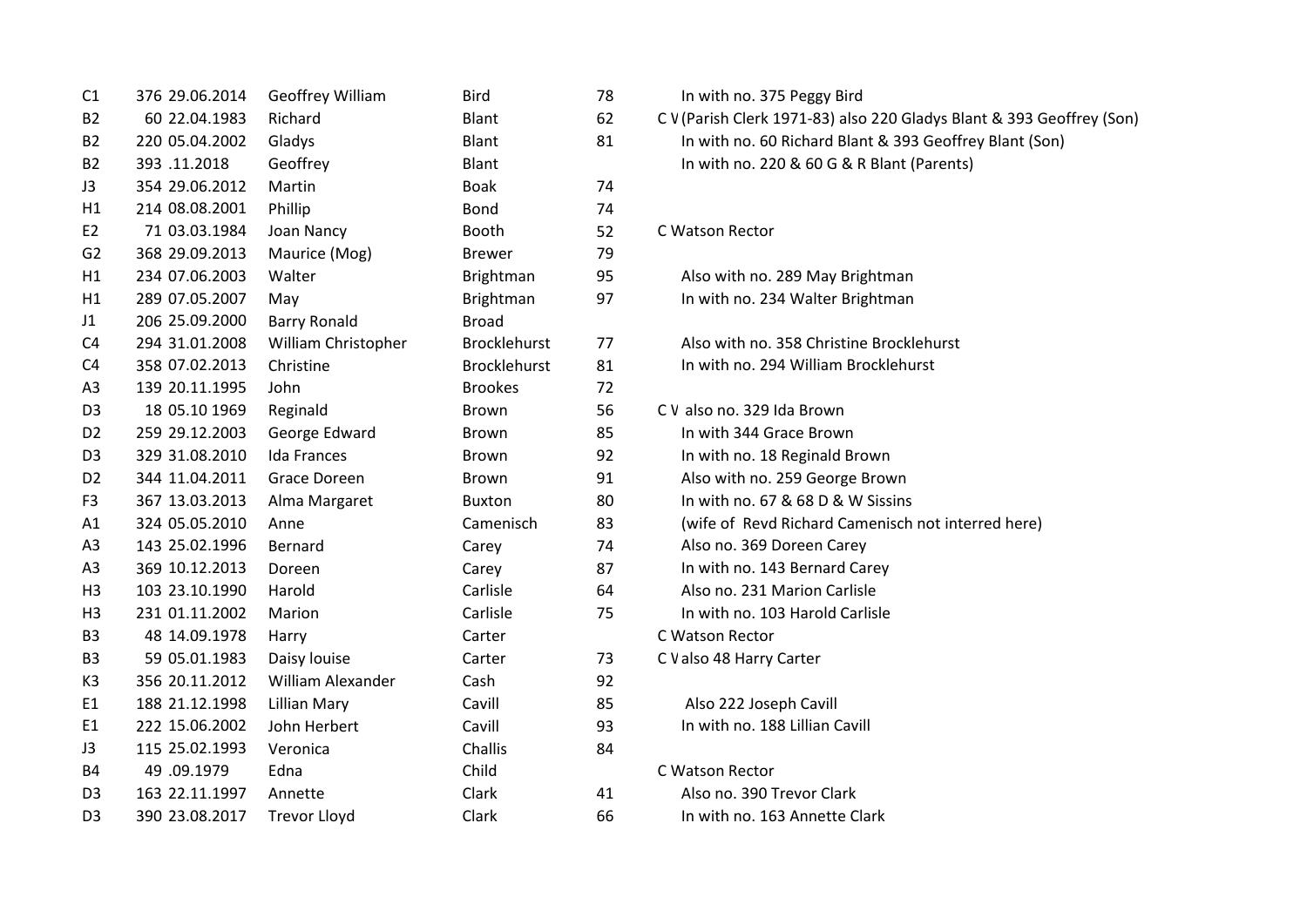| E <sub>3</sub> | 21 18.04.1970  | Jessie                           | Clements     | 50 | C Watson Rector                                                |            |
|----------------|----------------|----------------------------------|--------------|----|----------------------------------------------------------------|------------|
| A <sub>3</sub> | 144 19.10.1995 | Marjorie Eileen                  | Cockayne     | 74 |                                                                |            |
| K <sub>3</sub> | 371            | Ian Reginald                     | Cole         |    |                                                                |            |
| H <sub>3</sub> | 346            | 2011 Peter John                  | Coleman      |    | (Reader All Hallows Church)                                    |            |
| D <sub>3</sub> | 226 10.04.1999 | <b>William Garbutt</b>           | Coles        | 75 | In with no. 7 and no. 53 Elias & May Leafe                     |            |
| D <sub>3</sub> | 226 20.08.2002 | Barbara Helen                    | Coles        | 72 | In with no. 7 and no. 53 Elias & May Leafe                     |            |
| A1             | 255 19.08.2004 | <b>Brenda Mabel</b>              | Collings     | 85 | Unmarked plot                                                  |            |
| C <sub>3</sub> | 130 01.06.1994 | Reginald                         | Columbine    | 65 | Also no. 262 Audrey Columbine                                  |            |
| C <sub>3</sub> | 262 07.03.2005 | Audrey June                      | Columbine    | 73 | In with no. 130 Reginald Columbine                             |            |
| C <sub>3</sub> | 47 04.01.1978  | Edith Iouisa                     | Cooke        |    | C Watson Rector                                                |            |
| <b>B4</b>      | 19 17.01.1970  | Dennis                           | Cooper       | 71 | C V also no. 29 Dorothy and 345 Bernice Cooper                 |            |
| <b>B4</b>      | 29 20.05.1972  | Dorothy                          | Cooper       | 71 | C V with 19 her husband & 345 Bernice Cooper                   |            |
| B4             | 345 12.09.2011 | <b>Bernice</b>                   | Cooper       | 83 | In with no. 19 & 29 D & D Cooper                               | 02.06.1925 |
| B <sub>3</sub> | 25 03.07.1971  | John Leslie                      | Cope         | 65 | C V In with no 404 W O Cope                                    |            |
| B <sub>3</sub> | 404 06.07.1992 | <b>Winifred Olive</b>            | Cope         | 70 | (Not recorded at the time of interment) In with no 25 J L Cope |            |
| F3             | 80 11.12.1985  | Dennis                           | Coxon        | 63 | D Davies Rector                                                |            |
| E <sub>2</sub> | 159 31.03.1997 | Peter                            | Crane        | 69 | Also no. 373 Edith Crane                                       |            |
| E <sub>2</sub> | 373 09.06.2014 | Edith                            | Crane        | 83 | In with no. 159 Peter Crane                                    |            |
| C <sub>4</sub> | 22 12.12.1970  | Ronald                           | Cross        | 80 | C V in with 57 Annie Cross                                     |            |
| C <sub>4</sub> | 57 12.10.1982  | Annie Eliza                      | Cross        | 91 | C V with 22 Roland Cross both organists Gedling and Stoke      | 03.05.1918 |
| G <sub>2</sub> | 413 05.11.2021 | Nora                             | Crossland    | 93 | in with 87 Agnes Hatfield Mother                               |            |
| D4             | 31 08.07.1972  | Jack                             | Dawson       | 63 | C V Tower Capt.also no. 169 Dorothy                            |            |
| D <sub>4</sub> | 37 28.04.1973  | Eliza                            | Dawson       | 93 | C Watson Rector                                                |            |
| D4             | 169 21.03.1998 | Dorothy Mary                     | Dawson       | 90 | in with no.31 Jack Dawson                                      |            |
| F <sub>2</sub> | 286 18.07.2007 | Charles (Kim) Wilfred Mom Dunlop |              | 67 |                                                                |            |
| C <sub>3</sub> | 5 13.11.1960   | Marcus                           | Durant       | 78 | C V in with 6                                                  |            |
| C <sub>3</sub> | 6 05.12.1960   | Millicent                        | Durant       |    | C V Wife of 5 same plot                                        |            |
| H <sub>2</sub> | 102 10.03.1990 | Norman                           | East         | 71 | Also no. 298 Hilda East                                        |            |
| H <sub>2</sub> | 298            | Hilda                            | East         |    | In with no. 102 Norman East                                    | 18.04.1940 |
| G <sub>2</sub> | 84 12.03.1986  | Minnie                           | Ellis        | 67 | D   Also no. 228 P G Ellis also George Ellis                   |            |
| G <sub>2</sub> | 228 26.12.2002 | Peter George                     | Ellis        | 55 | In with no. 84 Minnie & George Ellis                           | 05.12.1918 |
| A1             | 244 01.03.2004 | Anthony James                    | <b>Ellis</b> | 63 | Also with no. 382 Brenda Ellis                                 |            |
| A1             | 382 07.07.2016 | <b>Brenda</b>                    | <b>Ellis</b> | 73 | In with no. 244 Anthony Ellis                                  | 02.09.1928 |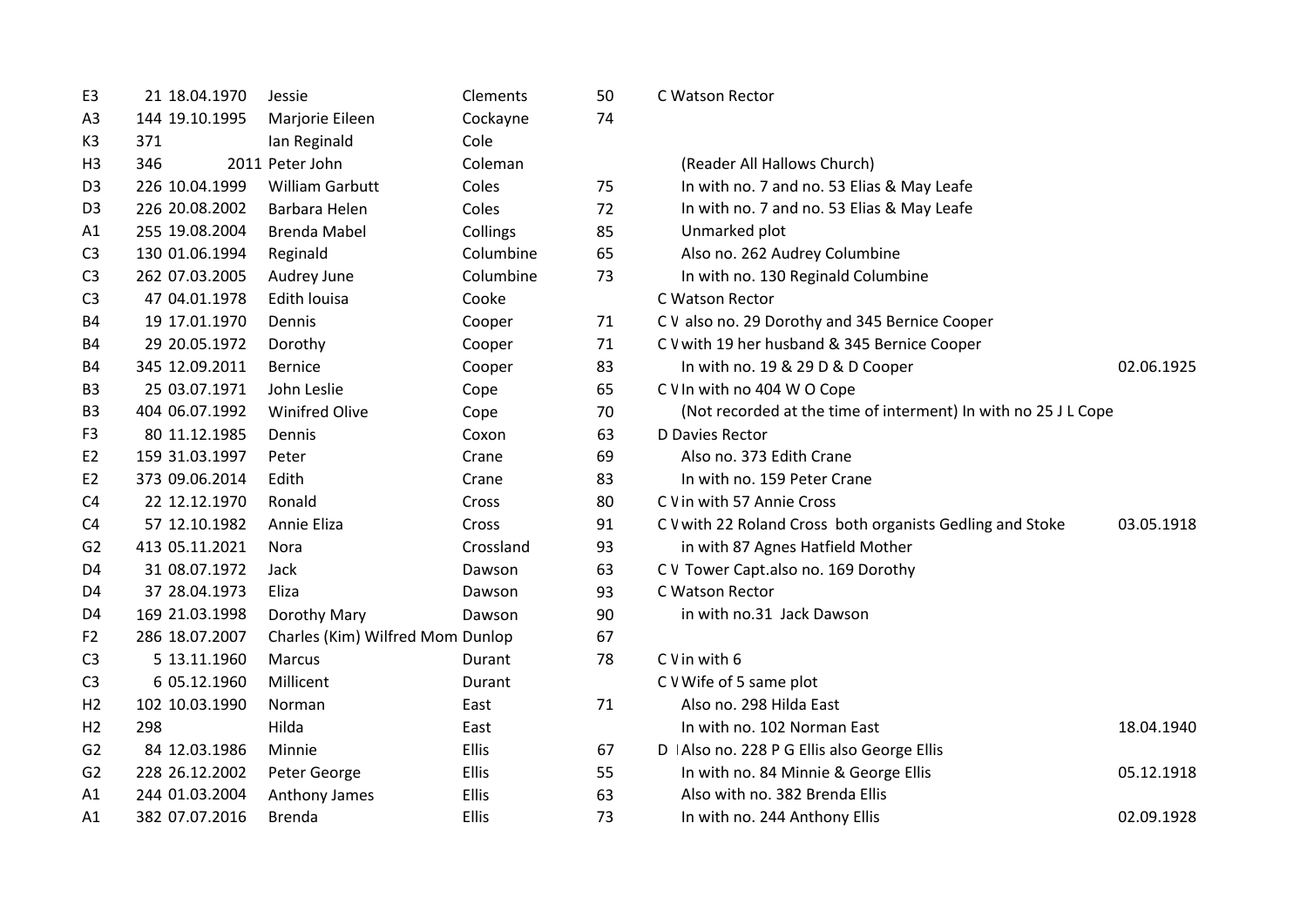| E <sub>3</sub> | 281 27.02.2007 | Joseph Charles            | Etherington | 89       | Also with no. 282 Peggy Etherington                        | 04.05.1889 |
|----------------|----------------|---------------------------|-------------|----------|------------------------------------------------------------|------------|
| E3             | 282 01.11.2006 | Peggy                     | Etherington | 89       | Also with Roy Etherington (Son) 1952-2013                  | 07.01.1927 |
| G1             | 93 21.12.1985  | Marjorie Ann              | Finney      | 45       |                                                            | 13.07.1907 |
| $ 2\rangle$    | 111 21.05.1992 | Iris Mable                | Fisher      | 67       |                                                            | 21.05.1905 |
| F <sub>3</sub> | 343 25.07.2011 | <b>Stanley Snowden</b>    | Fisher      | 82       |                                                            |            |
| A4             | 62 15.07.1983  | Rene John                 | Fitzwater   |          | C Valso 221                                                | 19.12.1925 |
| A4             | 221 15.03.2002 | Shirley Alice Emma        | Fitzwater   | 67       | In with no. 62 Rene John Fitzwater                         |            |
| <b>B4</b>      | 129 14.03.1994 | <b>Archibald Carlisle</b> | Freestone   | 65       |                                                            | 28.10.1912 |
| D4             | 41 25.01.1975  | Herbert                   | French      | 66       | C Watson Rector                                            | 22.10.12   |
| J1             | 204 07.09.1999 | <b>Betty Lorraine</b>     | Friend      | 79       |                                                            |            |
| G1             | 194 22.06.1999 | David Charles             | Furr        | 62       | Also with no. 391 Betty Furr                               | 01.03.07   |
| G1             | 391 14.02.2017 | <b>Betty</b>              | Furr        | 77       | In with no. 194 David Furr                                 |            |
| F <sub>1</sub> | 217 03.02.2001 | John Sydney (Jack)        | Gammon      | 72       | Also with no. 359 Jean Gammon                              | 05.07.1920 |
| F <sub>1</sub> | 359 04.03.2013 | Jean                      | Gammon      | 83       | In with no. 217 Jack Gammon                                | 04.12.1924 |
| A1             | 347 07.06.2011 | <b>Edna Mary</b>          | Gardiner    | 85       | Also with no. 352 George Gardiner                          | 26.02.1908 |
| A1             | 352 20.09.2012 | George                    | Gardiner    | 88       | In with no. 347 Edna Gardiner                              | 15.02.1920 |
| K3             | 127 01.12.1993 | <b>William David</b>      | Gibbons     | 74       | Also No. 385 Lily Gibbons                                  | 18.10.1916 |
| K3             | 385 20.07.2016 | Lily                      | Gibbons     | 94       | In with no. 127 William Gibbons                            | 1908       |
| K <sub>3</sub> | 411 07.09.2021 | Antony Willliam           | Gibbons     | 77       | in with parents 127 Willliam Gibbons and 385 Lilly Gibbons | 1905       |
| C <sub>4</sub> | 20 17.01.1970  | Maureen                   | Gibson      | 12       | C Watson Rector                                            |            |
| C <sub>4</sub> | 128 28.02.1994 | Douglas John              | Gibson      | 63       |                                                            |            |
| 12             | 108 11.03.1992 | George Henry              | Glenn       | 85       |                                                            | 17.09.1954 |
| $ 2\rangle$    | 161 20.10.1997 | <b>Rose Alice</b>         | Glenn       | 78       | In with no. 108 George Glenn                               | 16.03.1928 |
| D <sub>2</sub> | 168 16.02.1998 | <b>William Frank</b>      | Godfrey     | 81       | in with no. Cathleen P.L. Godfrey                          | 19.01.1932 |
| D <sub>1</sub> | 219            | 2002 Joan                 | Godfrey     | 70       | Also with no. 361 Edward (Ted) Godfrey                     |            |
| D <sub>1</sub> | 361 09.04.2012 | Edward (Ted)              | Godfrey     | 81       | In with no. 219 Joan Godfrey                               | 04.11.1908 |
| D <sub>2</sub> | 396 06.07.2018 | Catherine Penelope Laura  | Godfrey     | 90       | in with no.168 William F. Godfrey                          | 07.11.1910 |
| D <sub>3</sub> | 42 28.02.1975  | Nicolette Tracy           | Grazier     | 6 months | C Watson Rector                                            | 15.05.1914 |
| A4             | 78 01.06.1985  | Mark Steven               | Green       | 15       | C Watson Rector                                            |            |
| A4             | 162 19.11.1997 | Mary                      | Green       | 72       | Also no. 211 Roy Green                                     |            |
| A4             | 211 07.03.2001 | Roy Colin                 | Green       | 73       | In with no. 162 Mary Green                                 |            |
| C <sub>3</sub> | 36 28.04.1973  | Albert                    | Grimbley    | 85       | C V Also 43 Daisy                                          |            |
| C <sub>3</sub> | 43 27.03.1975  | Daisy Alecia Christina    | Grimbley    | 78       | C V in with husband 36 Albert                              |            |
|                |                |                           |             |          |                                                            |            |

| Also with no. 282 Peggy Etherington                        | 04.05.1889 |
|------------------------------------------------------------|------------|
| Also with Roy Etherington (Son) 1952-2013                  | 07.01.1927 |
|                                                            | 13.07.1907 |
|                                                            | 21.05.1905 |
| C V also 221                                               | 19.12.1925 |
| In with no. 62 Rene John Fitzwater                         |            |
|                                                            | 28.10.1912 |
| C Watson Rector                                            | 22.10.12   |
| Also with no. 391 Betty Furr                               | 01.03.07   |
| In with no. 194 David Furr                                 |            |
| Also with no. 359 Jean Gammon                              | 05.07.1920 |
| In with no. 217 Jack Gammon                                | 04.12.1924 |
| Also with no. 352 George Gardiner                          | 26.02.1908 |
| In with no. 347 Edna Gardiner                              | 15.02.1920 |
| Also No. 385 Lily Gibbons                                  | 18.10.1916 |
| In with no. 127 William Gibbons                            | 1908       |
| in with parents 127 Willliam Gibbons and 385 Lilly Gibbons | 1905       |
| C Watson Rector                                            |            |
|                                                            | 17.09.1954 |
| In with no. 108 George Glenn                               | 16.03.1928 |
| Cathleen P.L. Godfrey<br>in with no.                       | 19.01.1932 |
| Also with no. 361 Edward (Ted) Godfrey                     |            |
| In with no. 219 Joan Godfrey                               | 04.11.1908 |
| in with no.168 William F. Godfrey                          | 07.11.1910 |
| C Watson Rector                                            | 15.05.1914 |
| C Watson Rector                                            |            |
| Also no. 211 Roy Green                                     |            |
| In with no. 162 Mary Green                                 |            |
| C V Also 43 Daisy                                          |            |
| C V in with husband 36 Albert                              |            |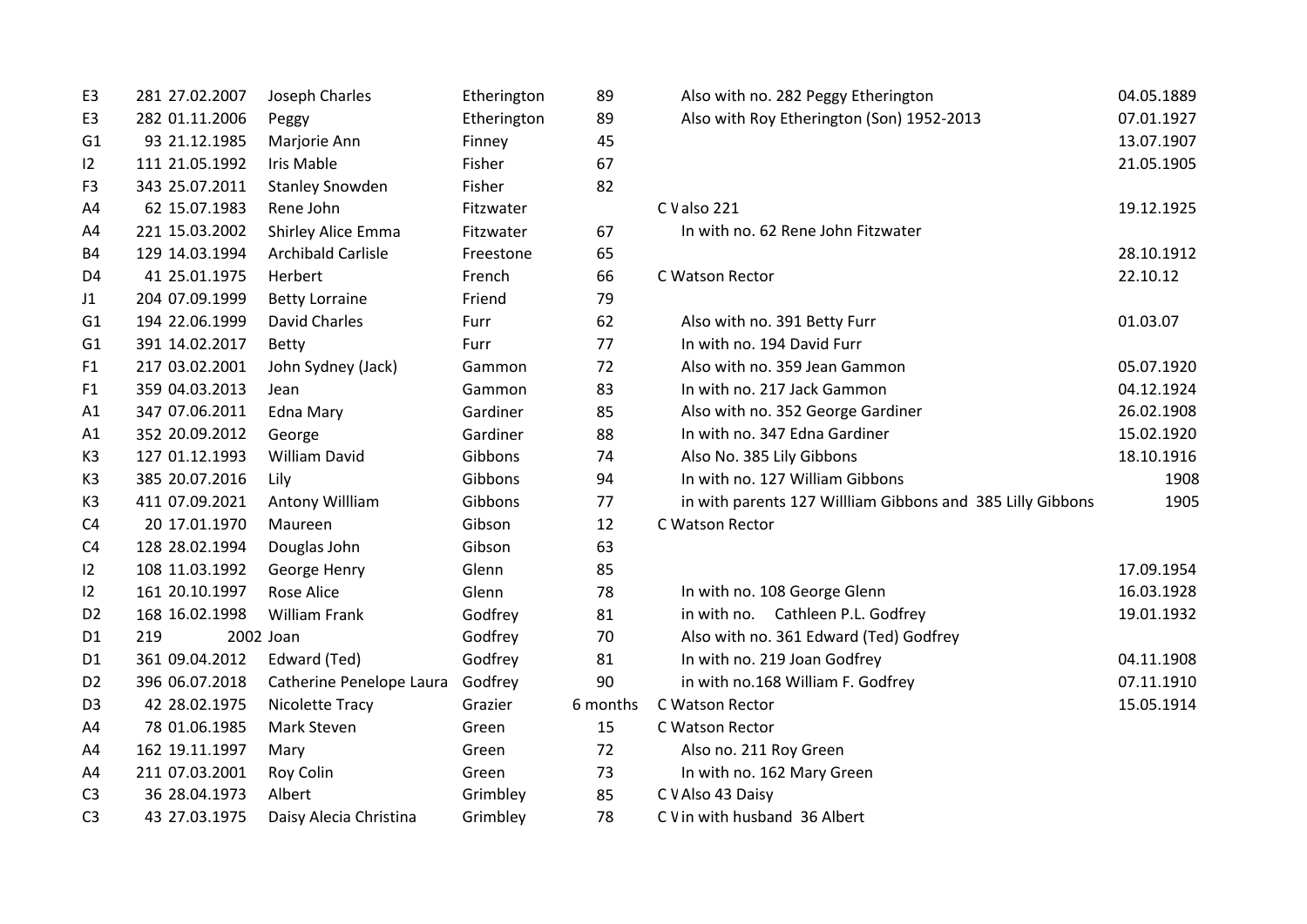| C <sub>3</sub> | 75 19.04.1985  | <b>Charles Frederick</b> | Grimbley           | 64 | C Watson Rector                     |            |
|----------------|----------------|--------------------------|--------------------|----|-------------------------------------|------------|
| A1             | 318 16.08.2009 | Peter Harry              | Grinnell           | 67 |                                     | 1896       |
| C <sub>3</sub> | 1 13.11.1959   | Leslie                   | Hall               | 60 | C V in with 24 Doris Hall           | 24.08.1909 |
| B <sub>3</sub> | 2 04.08.1960   | Elizabeth                | Hall               | 71 | M Woodward Ass Curate               |            |
| C <sub>3</sub> | 24 26.06.1971  | Doris                    | Hall               | 72 | C V in with 1 Leslie Hall           |            |
| C <sub>3</sub> | 131 07.06.1994 | Kathleen M.              | Hallam             | 49 |                                     | 1907       |
| E <sub>2</sub> | 160            | 1997 Joseph Charles      | Hallam             | 79 | Also no. 357 Marianne (Toni) Hallam | 1933       |
| D1             | 178            | 1998 Gerald Albert       | Hallam             | 60 |                                     |            |
| E <sub>2</sub> | 357 04.12.2012 | Marian (Toni)            | Hallam             | 93 | In with no. 160 Joseph Hallam       |            |
| F <sub>3</sub> | 232 17.05.2003 | Peter                    | <b>Hall-Raines</b> | 55 | In with no. 77 Phyllis Raines       |            |
| C <sub>2</sub> | 39 21.07.1974  | Cyril                    | Handford           | 71 | C V with no. 273 his wife           | 1927       |
| C <sub>2</sub> | 273 09.04.1990 | Alice Ethel              | Handford           | 83 | In with no. 39 Percy Handford       |            |
| G <sub>3</sub> | 334 17.05.2010 | Cybil Doreen             | Handford           | 88 |                                     |            |
| D <sub>3</sub> | 8 29.01.1961   | Jessie                   | Hargreaves         |    | C Watson Rector                     |            |
| G <sub>3</sub> | 99 28.10.1989  | Annie                    | Harker             | 61 | Also no. 236 Ken Harker             | 06.02.1916 |
| G <sub>3</sub> | 236 18.09.2003 | Kenneth                  | Harker             | 77 | In with no. 99 Annie Harker         | 13.02.1932 |
| D <sub>2</sub> | 261 16.08.2004 | lan Philip               | Harlow             | 68 |                                     |            |
| D <sub>2</sub> | 400 08.06.2020 | Mary                     | Harlow             | 82 | In with no. 261 Ian Harlow          | 09.06.1924 |
| D <sub>1</sub> | 191            | 1999 Raymond Aubrey      | Harris             |    | Also with no. 269 Marjorie Harris   | 1914       |
| D <sub>1</sub> | 269 03.12.2005 | Marjorie (Madge)         | Harris             | 85 | In with no. 191 Raymond Harris      |            |
| A1             | 251 13.12.2003 | <b>Charles Donnison</b>  | Harrison           | 83 | Also with no. 321 Ruth Harrison     | 19.07.1924 |
| A1             | 321 09.12.2009 | Ruth                     | Harrison           | 82 | In with no. 251 Charles Harrison    |            |
| G <sub>2</sub> | 87 07.01.1987  | Agnes                    | Hatfield           | 89 | D Davies Rector                     |            |
| D <sub>2</sub> | 278 17.10.2006 | Evelyn (Lorna)           | Hayes              | 91 |                                     | .04.1927   |
| C1             | 183 19.10.1998 | Joseph                   | Heatheringto       | 75 |                                     |            |
|                | 4 0.07.1959    | Walter                   | Heazell            |    | C V In curb set Nathan Pratt        | 1924       |
| F <sub>2</sub> | 73 20.10.1984  | <b>Winifred Helen</b>    | Heighton           | 86 | C Watson Rector                     | 1927       |
| G <sub>1</sub> | 200 21.01.2000 | Dorothy                  | Hemmings           | 73 |                                     | 12.2.1931  |
| E <sub>3</sub> | 51 06.10.1979  | Frank & Ruth             | Henton             |    | C Watson Rector                     |            |
| F <sub>2</sub> | 79 01.06.1985  | <b>Richard Albert</b>    | Herrod             | 51 | C V unmarked                        | 1917       |
| A4             | 141 23.06.1995 | John                     | Hickman            |    |                                     | 11.07.1919 |
| F <sub>1</sub> | 213 02.10.2001 | <b>Eunice Freda</b>      | Higton             | 81 | Also with no. 241 Reginald Higton   | 31.01.1925 |
| F <sub>1</sub> | 241 24.09.2003 | Reginald                 | Higton             | 82 | In with no. 213 Eunice Higton       | 1956       |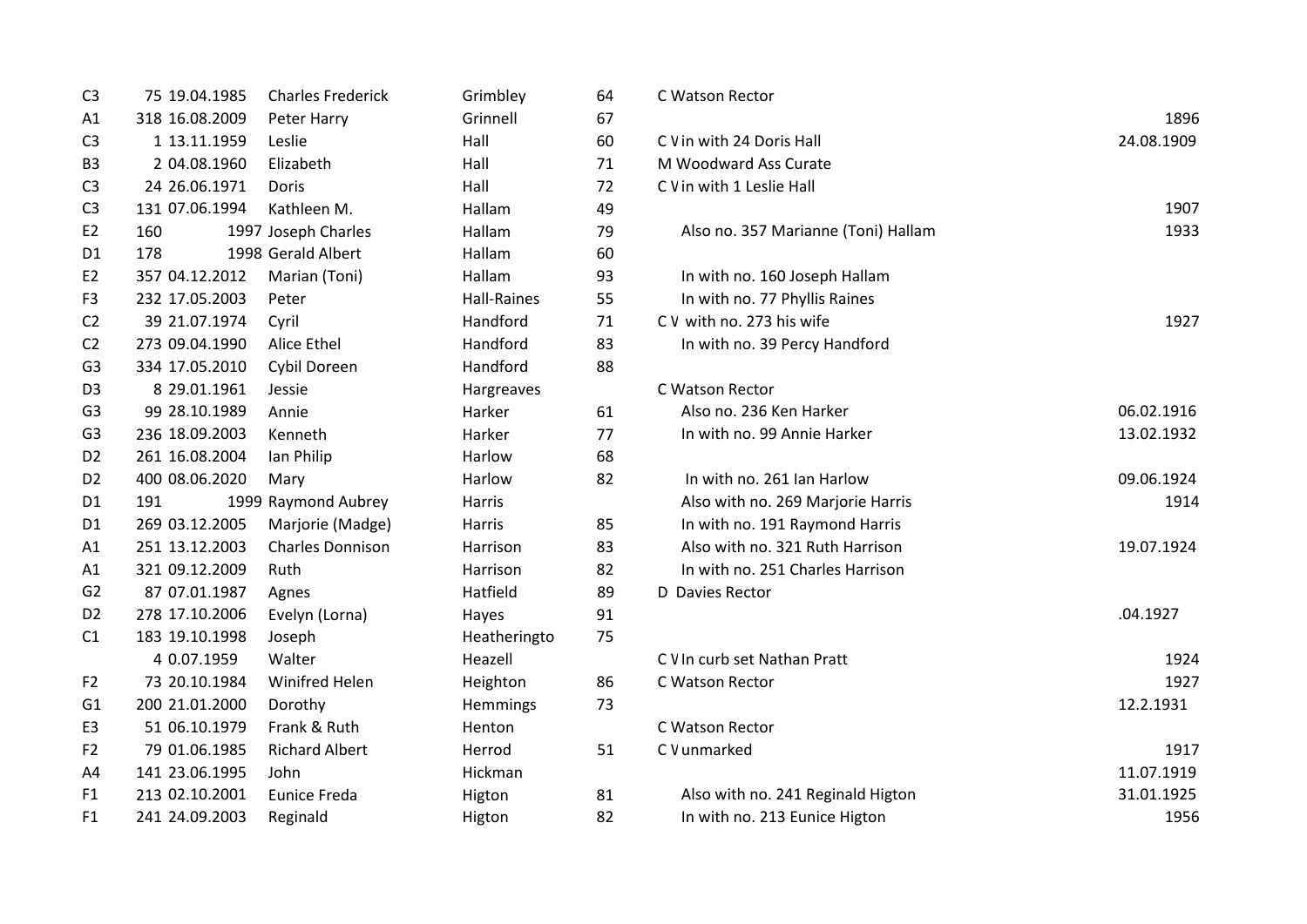| C <sub>3</sub> | 38 16.06.1973  | <b>Nellie</b>         | Hill         | 59 | C Watson Rector                                    |            |
|----------------|----------------|-----------------------|--------------|----|----------------------------------------------------|------------|
| H <sub>3</sub> | 342 03.05.2011 | Robert Alexander      | Hill         | 50 |                                                    | 1932       |
| F <sub>2</sub> | 242            | 2004 Alan Geoffrey    | Hinde        |    | Also with no. 277 Millicent Hinde                  |            |
| F <sub>2</sub> | 277 10.07.2006 | Millicent             | Hinde        | 93 | In with no. 242 Alan Hinde                         | 1908       |
| H <sub>2</sub> | 100 11.11.1989 | <b>Hilda Frances</b>  | Hodgkinson   | 82 |                                                    | 13.02.1917 |
| H <sub>2</sub> | 101 11.06.1991 | Alexander             | Hodgkinson   | 86 |                                                    |            |
| J3             | 119 04.05.1993 | Patricia Elizabeth    | Hollingworth | 39 |                                                    | 25.08.1978 |
| D <sub>4</sub> | 274 27.03.2006 | Kenneth Arthur        | Holloway     | 73 | Also with 366 Jean Holloway                        | 31.05.1933 |
| D4             | 366 13.12.2012 | Jean                  | Holloway     | 83 | In with no. 274 Kenneth Holloway                   | 1917       |
| <b>B2</b>      | 150 21.07.1996 | Eva May               | Holme        | 75 |                                                    | 25.04.1914 |
| D <sub>1</sub> | 379 17.02.2015 | Patricia              | Hopcroft     | 72 |                                                    | 13.09.1917 |
| G <sub>3</sub> | 370 27.06.2013 | Keith Frederick       | Howitt       | 72 |                                                    | 10.11.1909 |
|                | 15 17.06.1967  | Wilfred               | Huckerby     |    | C V int at foot of Huckerby grave n. side of tower |            |
| F1             | 192 08.06.1999 | <b>Bernard Leslie</b> | Huskinson    | 86 | Also with no. 291 Vera Huskinson                   | 13.12.1915 |
| F <sub>1</sub> | 291 17.11.2007 | Vera Elizabeth        | Huskinson    | 94 | In with no. 192 Bernard Huskinson                  | 1937       |
| K <sub>3</sub> | 173 05.04.1998 | <b>Aileen Frances</b> | Hustwayte    | 83 | Also no. 299 Dymock Hustwayte                      |            |
| K <sub>3</sub> | 299 18.07.2008 | Dymock Rayner         | Hustwayte    | 94 | In with no. 173 Aileen Hustwayte                   |            |
| B <sub>3</sub> | 137 30.03.1995 | Alan Edward           | Hutchinson   |    | Also no. 339 David Hutchinson                      | 1918       |
| B <sub>3</sub> | 339 25.02.2011 | David Alan            | Hutchinson   | 55 | In with no. 137 Alan Hutchinson                    | 09.05.1917 |
| D <sub>1</sub> | 378 06.12.2014 | John C.               | Hutton       | 75 |                                                    | 09.12.1922 |
| H1             | 195 17.09.1999 | <b>Brenda Mary</b>    | Ibbitt       | 63 |                                                    | 09.05.1977 |
| H1             | 407 30.04.2021 | <b>Brian</b>          | Ibbitt       | 87 | in with 195 Brenda Mary Ibbitt                     | 1904       |
| H <sub>3</sub> | 105 14.11.1991 | Ada Grace             | Ingall       | 79 |                                                    | 1923       |
| <b>B2</b>      | 153 03.08.1996 | George                | Jackson      | 65 | Also no. 212 Hazel Jackson                         |            |
| B <sub>2</sub> | 212 01.09.2001 | Hazel                 | Jackson      | 69 | In with no. 153 George Jackson                     |            |
| J1             | 229 09.11.2002 | <b>Philip George</b>  | Jackson      | 65 | Also with no. 394 Marian M. Jackson                | 22.04.1909 |
| J1             | 394 14.11.2018 | Marian Margaret       | Jackson      | 76 | In with no. 229 Philip Jackson                     |            |
| <b>B2</b>      | 149            | 1996 Winnifred        | Jerome       |    | Also E W Jerome (?)                                | 1919       |
| <b>B2</b>      | 293 01.12.2004 | Charles William       | Jerome       |    | In with no. 149 Winnifred Jerome                   | 08.04.1913 |
| A4             | 136 13.03.1995 | Anne Elizabeth        | Johnson      |    |                                                    |            |
| J2             | 117 07.03.1993 | <b>Marion Lilian</b>  | Jones        |    |                                                    |            |
| F <sub>2</sub> | 216a           | 2002 Lynda            | Joyce        | 59 | In with No. 216/No.74 Daughter of Winifred&George  | 02.08.1936 |
| D <sub>4</sub> | 290            | 2007 Tadeusz          | Kedziorek    |    |                                                    |            |
|                |                |                       |              |    |                                                    |            |

| C Watson Rector                                    |            |
|----------------------------------------------------|------------|
|                                                    | 1932       |
| Also with no. 277 Millicent Hinde                  |            |
| In with no. 242 Alan Hinde                         | 1908       |
|                                                    | 13.02.1917 |
|                                                    | 25.08.1978 |
| Also with 366 Jean Holloway                        | 31.05.1933 |
| In with no. 274 Kenneth Holloway                   | 1917       |
|                                                    | 25.04.1914 |
|                                                    | 13.09.1917 |
|                                                    | 10.11.1909 |
| C V int at foot of Huckerby grave n. side of tower |            |
| Also with no. 291 Vera Huskinson                   | 13.12.1915 |
| In with no. 192 Bernard Huskinson                  | 1937       |
| Also no. 299 Dymock Hustwayte                      |            |
| In with no. 173 Aileen Hustwayte                   |            |
| Also no. 339 David Hutchinson                      | 1918       |
| In with no. 137 Alan Hutchinson                    | 09.05.1917 |
|                                                    | 09.12.1922 |
|                                                    | 09.05.1977 |
| in with 195 Brenda Mary Ibbitt                     | 1904       |
|                                                    | 1923       |
| Also no. 212 Hazel Jackson                         |            |
| In with no. 153 George Jackson                     |            |
| Also with no. 394 Marian M. Jackson                | 22.04.1909 |
| In with no. 229 Philip Jackson                     |            |
| Also E W Jerome (?)                                | 1919       |
| In with no. 149 Winnifred Jerome                   | 08.04.1913 |
| In with No. 216/No.74 Daughter of Winifred&George  | 02.08.1936 |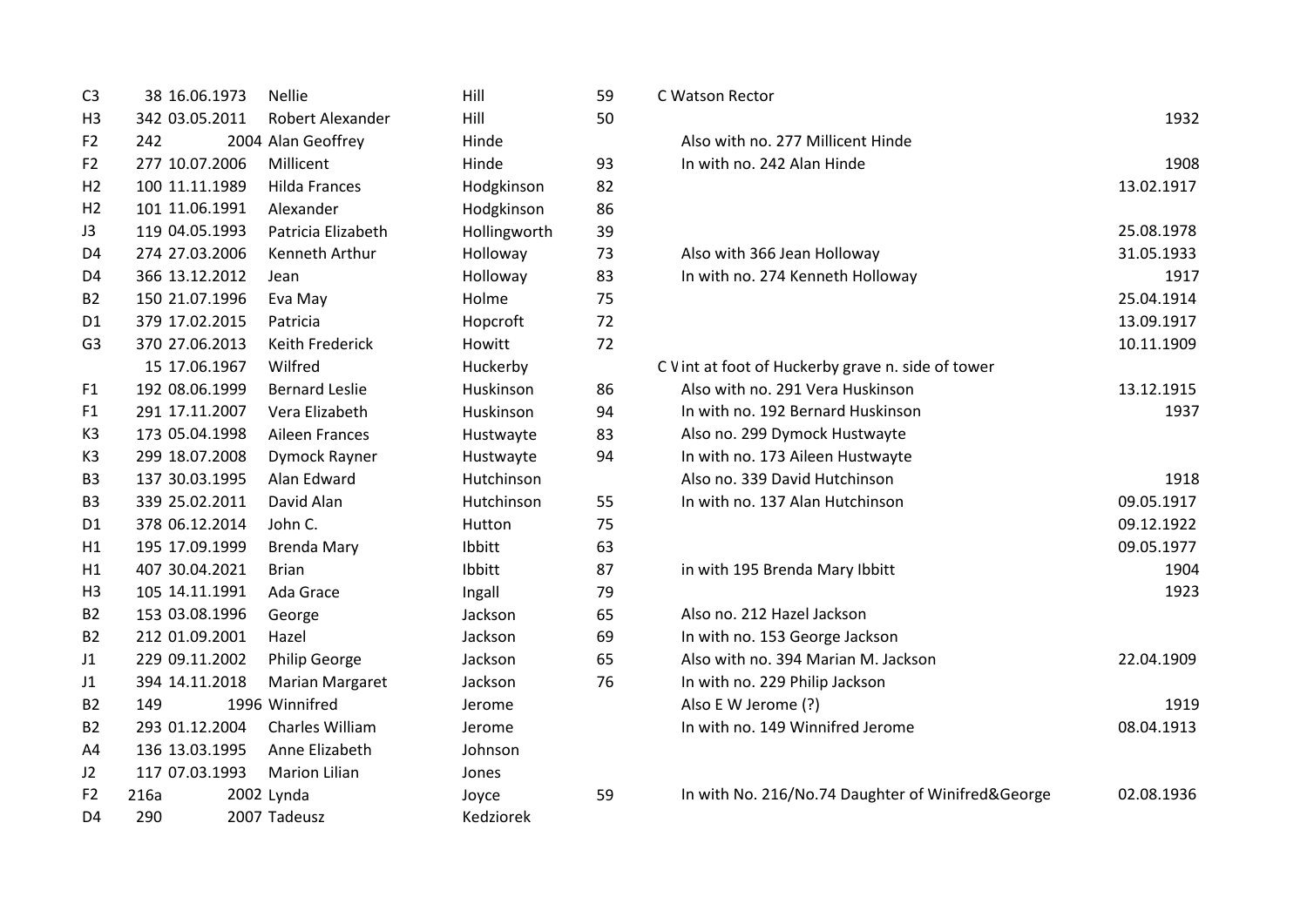| A1             | 380            | 2014 Pam               | Kenny       |     |                                                      | 01.06.19       |
|----------------|----------------|------------------------|-------------|-----|------------------------------------------------------|----------------|
|                | 10 10.03.1962  | Charles                | King        |     | C V In grave at w end with Elzabeth Brierly          | 03.08.19       |
| <b>B2</b>      | 11 17.03.1962  | John William Carnegie  | <b>Kirk</b> | 84  | C V Colonel                                          | 05.11.19       |
| G1             | 89 10.04.1987  | Dorothy                | Kirk        | 89  | D Davies Rector                                      | 15.08.19       |
| K2             | 125 10.11.1993 | John Leonard           | Kirk        | 79  |                                                      | 10.11.19       |
| E1             | 307 24.01.2009 | Iris Evelyn (nee Shaw) | Knight      | 95  |                                                      | 1 <sup>5</sup> |
| <b>B2</b>      | 148 18.06.1996 | Walter                 | Kutschera   | 72  |                                                      |                |
| C4             | 132 19.07.1994 | <b>Nellie</b>          | Lane        | 97  |                                                      |                |
| D <sub>3</sub> | 7 29.01.1961   | Elias                  | Leafe       |     | C V also 53 and 226 226a                             |                |
| D <sub>3</sub> | 9 30.07.1961   | Charles                | Leafe       |     | C Watson Rector                                      | 1 <sup>′</sup> |
| D <sub>3</sub> | 53.07.1980     | May                    | Leafe       |     | C v in with 7 Elias Leafe & 226 226a                 | 1 <sup>5</sup> |
| D1             | 184 19.10.1998 | Elsie May              | Leaver      | 21  | Also with no. 208 Lionel Leaver                      |                |
| D1             | 208 23.11.2000 | Lionel George          | Leaver      | 93  | In with no. 184 Elsie Leaver                         | 27.10.19       |
| A1             | 248 04.03.2004 | Dora Evelyn            | Lee         | 85  | Also with no. 328 Fred Lee                           |                |
| A1             | 328 29.10.2009 | <b>Frederick Lewis</b> | Lee         | 90  | Reader All Hallows Church also with no. 248 Dora Lee | 21.05.19       |
| G <sub>2</sub> | 91 26.03.1985  | <b>Robert Leslie</b>   | Lindsay     | 66  | E C Also no. 332 Catherine Lindsay                   |                |
| G <sub>3</sub> | 327 25.05.2010 | Rosemary               | Lindsay     | 58  |                                                      | 25.07.19       |
| G <sub>2</sub> | 332 22.07.2010 | <b>Catherine Mary</b>  | Lindsay     | 90  | In with no. 91 Robert Lindsay                        |                |
| G <sub>3</sub> | 95 09.09.1987  | Enid                   | Littlefair  | 68  | Wi Also no. 270 Matthew Littlefair                   |                |
| G <sub>3</sub> | 270 25.07.2005 | Matthew Taylor         | Littlefair  | 85  | In with no. 95 Enid Littlefair                       |                |
| <b>B2</b>      | 157            | 1987 John              | Littlewood  |     |                                                      |                |
| B <sub>2</sub> | 409 07.09.2021 | Joyce Margaret         | Littlewood  | 82  | in with 157 John Littlewood                          |                |
| $ 2\rangle$    | 110 07.12.1990 | Marjorie               | Loneck      | 70  | Also no. 145 Leon Loneck                             | 1 <sup>0</sup> |
| 12             | 145 22.12.1995 | Leon                   | Loneck      | 79  | in with no. 110 Marjorie Loneck                      |                |
| D <sub>4</sub> | 297 26.08.2007 | Janet Marguerite       | Long        | 67  |                                                      |                |
| J2             | 257 15.07.2001 | <b>Constance Mary</b>  | Lover       | 100 | In with no. 116 Eileen Whittaker                     |                |
| H <sub>3</sub> | 337 11.11.2010 | Anthony (Tony) R.      | Lowton      | 66  |                                                      |                |
| C1             | 311 13.05.2009 | <b>Grace Annie</b>     | Luesby      | 104 |                                                      | .09.1942       |
| J1             | 309 17.09.2000 | Peter                  | MacDonald   | 83  | Also with no. 310 Peter MacDonald                    |                |
| J1             | 310 07.03.2009 | Hilda                  | MacDonald   | 87  | In with no. 309 PeterMacDonald                       | 24.03.19       |
| H1             | 235 10.09.2003 | <b>Donald Trivett</b>  | MacKnight   | 76  | Also with no. 374 Pauline MacKnight                  | 12.08.19       |
| H1             | 374 29.06.2014 | Pauline Margaret       | MacKnight   | 89  | In with no. 235 Donald MacKnight                     | 1 <sup>5</sup> |
| G <sub>3</sub> | 97 10.11.1985  | J W                    | Maddison    | 57  | Also no. 365 Rene Maddison                           | 03.03.19       |

| A1             | 380            | 2014 Pam               | Kenny       |     |                                                      | 01.06.1912 |
|----------------|----------------|------------------------|-------------|-----|------------------------------------------------------|------------|
|                | 10 10.03.1962  | Charles                | King        |     | C V In grave at w end with Elzabeth Brierly          | 03.08.1917 |
| B2             | 11 17.03.1962  | John William Carnegie  | Kirk        | 84  | C V Colonel                                          | 05.11.1932 |
| G1             | 89 10.04.1987  | Dorothy                | Kirk        | 89  | D Davies Rector                                      | 15.08.1926 |
| К2             | 125 10.11.1993 | John Leonard           | <b>Kirk</b> | 79  |                                                      | 10.11.1918 |
| E1             | 307 24.01.2009 | Iris Evelyn (nee Shaw) | Knight      | 95  |                                                      | 1910       |
| B2             | 148 18.06.1996 | Walter                 | Kutschera   | 72  |                                                      |            |
| C4             | 132 19.07.1994 | <b>Nellie</b>          | Lane        | 97  |                                                      |            |
| D3             | 7 29.01.1961   | Elias                  | Leafe       |     | C V also 53 and 226 226a                             |            |
| D3             | 9 30.07.1961   | Charles                | Leafe       |     | C Watson Rector                                      | 1968       |
| D3             | 53.07.1980     | May                    | Leafe       |     | C v in with 7 Elias Leafe & 226 226a                 | 1912       |
| D1             | 184 19.10.1998 | Elsie May              | Leaver      | 21  | Also with no. 208 Lionel Leaver                      |            |
| D1             | 208 23.11.2000 | <b>Lionel George</b>   | Leaver      | 93  | In with no. 184 Elsie Leaver                         | 27.10.1925 |
| Α1             | 248 04.03.2004 | Dora Evelyn            | Lee         | 85  | Also with no. 328 Fred Lee                           |            |
| A1             | 328 29.10.2009 | <b>Frederick Lewis</b> | Lee         | 90  | Reader All Hallows Church also with no. 248 Dora Lee | 21.05.1927 |
| G2             | 91 26.03.1985  | <b>Robert Leslie</b>   | Lindsay     | 66  | E C Also no. 332 Catherine Lindsay                   |            |
| G3             | 327 25.05.2010 | Rosemary               | Lindsay     | 58  |                                                      | 25.07.1920 |
| G2             | 332 22.07.2010 | <b>Catherine Mary</b>  | Lindsay     | 90  | In with no. 91 Robert Lindsay                        |            |
| G3             | 95 09.09.1987  | Enid                   | Littlefair  | 68  | Wi Also no. 270 Matthew Littlefair                   |            |
| G3             | 270 25.07.2005 | <b>Matthew Taylor</b>  | Littlefair  | 85  | In with no. 95 Enid Littlefair                       |            |
| B2             | 157            | 1987 John              | Littlewood  |     |                                                      |            |
| B2             | 409 07.09.2021 | Joyce Margaret         | Littlewood  | 82  | in with 157 John Littlewood                          |            |
| $\overline{2}$ | 110 07.12.1990 | Marjorie               | Loneck      | 70  | Also no. 145 Leon Loneck                             | 1932       |
| $\overline{2}$ | 145 22.12.1995 | Leon                   | Loneck      | 79  | in with no. 110 Marjorie Loneck                      |            |
| D4             | 297 26.08.2007 | Janet Marguerite       | Long        | 67  |                                                      |            |
| J2             | 257 15.07.2001 | <b>Constance Mary</b>  | Lover       | 100 | In with no. 116 Eileen Whittaker                     |            |
| H3             | 337 11.11.2010 | Anthony (Tony) R.      | Lowton      | 66  |                                                      |            |
| C1             | 311 13.05.2009 | Grace Annie            | Luesby      | 104 |                                                      | .09.1942   |
| J1             | 309 17.09.2000 | Peter                  | MacDonald   | 83  | Also with no. 310 Peter MacDonald                    |            |
| 11             | 310 07.03.2009 | Hilda                  | MacDonald   | 87  | In with no. 309 PeterMacDonald                       | 24.03.1924 |
| Н1             | 235 10.09.2003 | <b>Donald Trivett</b>  | MacKnight   | 76  | Also with no. 374 Pauline MacKnight                  | 12.08.1930 |
| H1             | 374 29.06.2014 | Pauline Margaret       | MacKnight   | 89  | In with no. 235 Donald MacKnight                     | 1932       |
| G3             | 97 10.11.1985  | J W                    | Maddison    | 57  | Also no. 365 Rene Maddison                           | 03.03.1947 |
|                |                |                        |             |     |                                                      |            |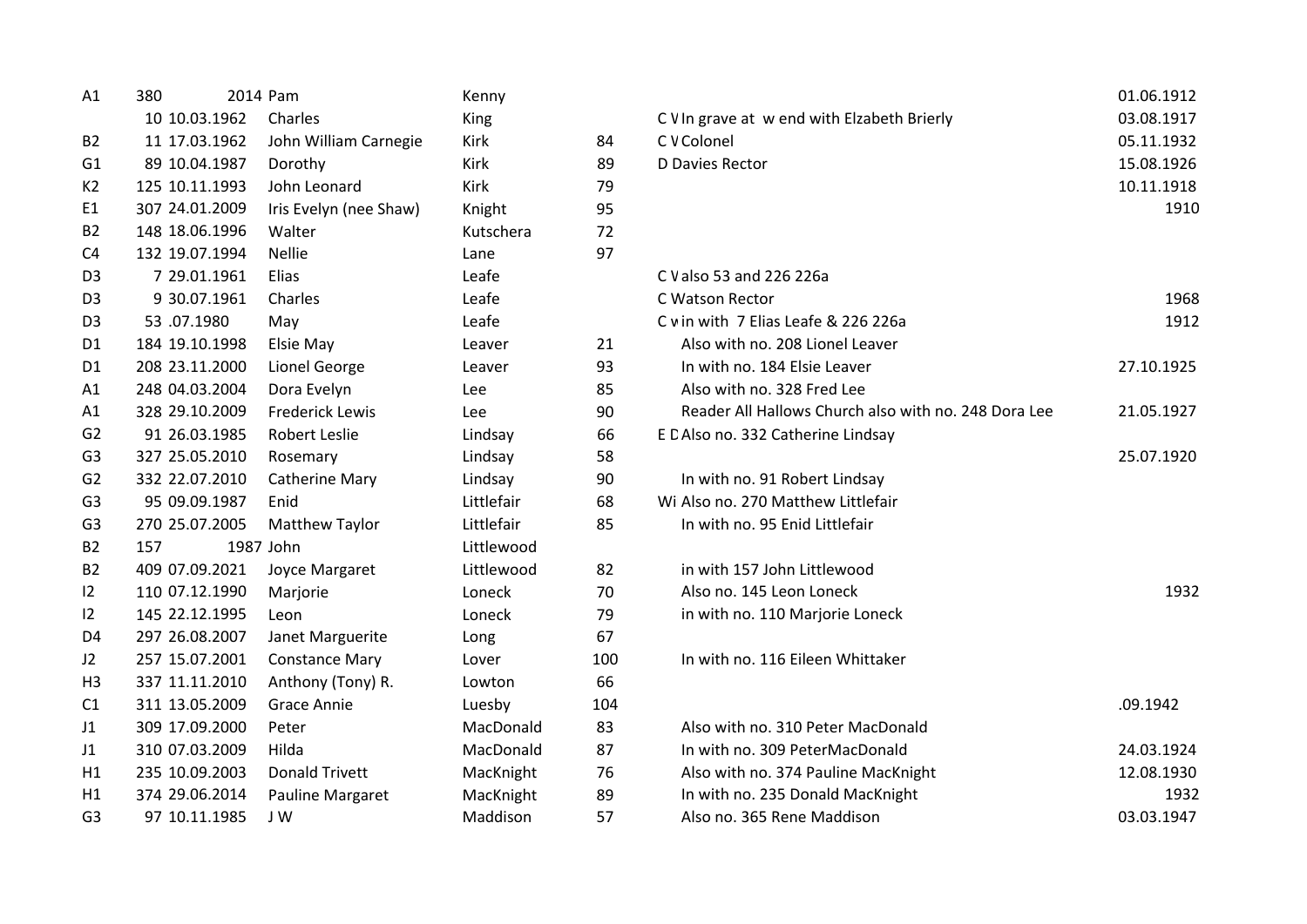| G <sub>3</sub> | 365            | 2012 Rene                | Maddison   |        | In with no. 97 J W Maddison                               | 1937       |
|----------------|----------------|--------------------------|------------|--------|-----------------------------------------------------------|------------|
| C <sub>4</sub> | 30 03.06.1972  | James                    | Malcolmson | 60     | C V with 296 Irene his wife                               | 28.01.1917 |
| C <sub>4</sub> | 296 06.09.2003 | <b>Irene Maud</b>        | Malcolmson | 84     | In with no. 30 James Malcolmson                           | 28.04.1927 |
| D <sub>2</sub> | 275 12.05.2006 | Michael                  | Marriott   | 78     |                                                           | 09.08.1947 |
| D <sub>2</sub> | 401 08.07.2020 | Patricia Mabel           | Marriott   | 88     | In with no. 275 Michael Marriott                          |            |
| J1             | 325 26.03.2007 | Hugh Max                 | Mauby      | 68     | With no. 326 Patricia Mauby                               |            |
| J1             | 326 29.08.2008 | Patricia Margert         | Mauby      | 68     | In with no. 325 Hugh Mauby                                |            |
| A <sub>3</sub> | 138 01.11.1995 | Rosina                   | McLaughlin | 77     |                                                           | 09.12.1925 |
| 1              | 247 19.04.2004 | <b>Bernard Richard</b>   | Measham    | 75     | Also with no. 360 Margaret Measham                        | 18.01.1921 |
| 1              | 360 06.06.2012 | <b>Margaret Alice</b>    | Measham    | 84     | In with no. 247 Bernard Measham                           | 01.09.1910 |
| <b>B2</b>      | 124 01.02.1987 | <b>Thomas Henry</b>      | Mitchell   | 76     | Also no. 304 Irene Mitchell                               | 26.06.1921 |
| <b>B2</b>      | 304 24.11.2008 | <b>Irene Doris</b>       | Mitchell   | 95     | In with no. 124 Thomas Mitchell                           |            |
| <b>B2</b>      | 338 12.12.2010 | Valerie Ann              | Mitchell   | 71     |                                                           |            |
| J1             | 166 31.12.97   | <b>Bronwen</b>           | Morgan     | infant |                                                           | 1939       |
| 13             | 109 06.11.1992 | Dorothy                  | Morris     |        |                                                           | 07.01.1911 |
| F <sub>2</sub> | 164 10.01.1998 | Alan Richard             | Morton     | 73     |                                                           | 01.12.1940 |
| F <sub>2</sub> | 410 04.05.2021 | <b>Elizabeth Clare</b>   | Morton     | 92     | in with 164 Alan Richard Morton                           | 04.09.1926 |
| F <sub>1</sub> | 190 25.04.1999 | Irene                    | Moulds     |        |                                                           | 10.11.1958 |
| A1             | 266 27.10.2005 | Kenneth Grenville        | Moulds     | 85     | (Churchwarden All Hallows) Also with no. 384 Nancy Moulds |            |
| A1             | 384 10.10.2016 | Nancy                    | Moulds     | 94     | In with no. 266 Kenneth Moulds                            | 1918       |
| <b>B2</b>      | 155 09.09.1996 | Barbara                  | Noon       | 82     |                                                           | 30.06.1932 |
| A4             | 142 30.01.1996 | Joyce                    | North      | 52     | Also No. 387 Kenneth North (son)                          | 19.10.1938 |
| D <sub>2</sub> | 210 03.05.2001 | Peter                    | North      | 51     |                                                           | 1920       |
| A4             | 387 22.06.2017 | Kevin Robert             | North      | 49     | In with no. 142 Joyce North (Mother)                      |            |
| <b>B2</b>      | 158 12.02.1997 | Mavis Alma               | Nowell     | 66     | Also no. 331 Francis Nowell                               |            |
| <b>B2</b>      | 331 09.03.2010 | <b>Francis Frederick</b> | Nowell     | 81     | In with no. 158 Mavis Nowell                              | 29.12.1908 |
| <b>B2</b>      | 154 19.10.1996 | Harry R.O.H.             | Occleshaw  | 69     | Also no. 268 Dorothy Occleshaw                            |            |
| <b>B2</b>      | 268 24.03.2005 | Dorothy Esme             | Occleshaw  | 77     | In with no. 154 Harry Occleshaw                           | 05.06.1925 |
| E <sub>3</sub> | 55 03.04.1982  | Dorothy                  | Ogden      |        | C V also 263 H.E Ogden                                    | 1901       |
| E <sub>3</sub> | 263 05.04.2005 | <b>Herbert Edmund</b>    | Ogden      | 97     | In with no. 55 Dorothy Ogden                              | 05.11.1922 |
| F <sub>3</sub> | 69 28.01.1984  | George William           | Oliver     | 63     | C Watson Rector                                           | 25.02.1917 |
| C <sub>2</sub> | 85 22.10.1986  | <b>Frances Edith</b>     | Osborne    | 87     | D In with no. 35 John Osborne                             | 12.11.1907 |
| C <sub>2</sub> | 35 17.03.1973  | John                     | Osbourne   | 74     | C Watson Rector                                           |            |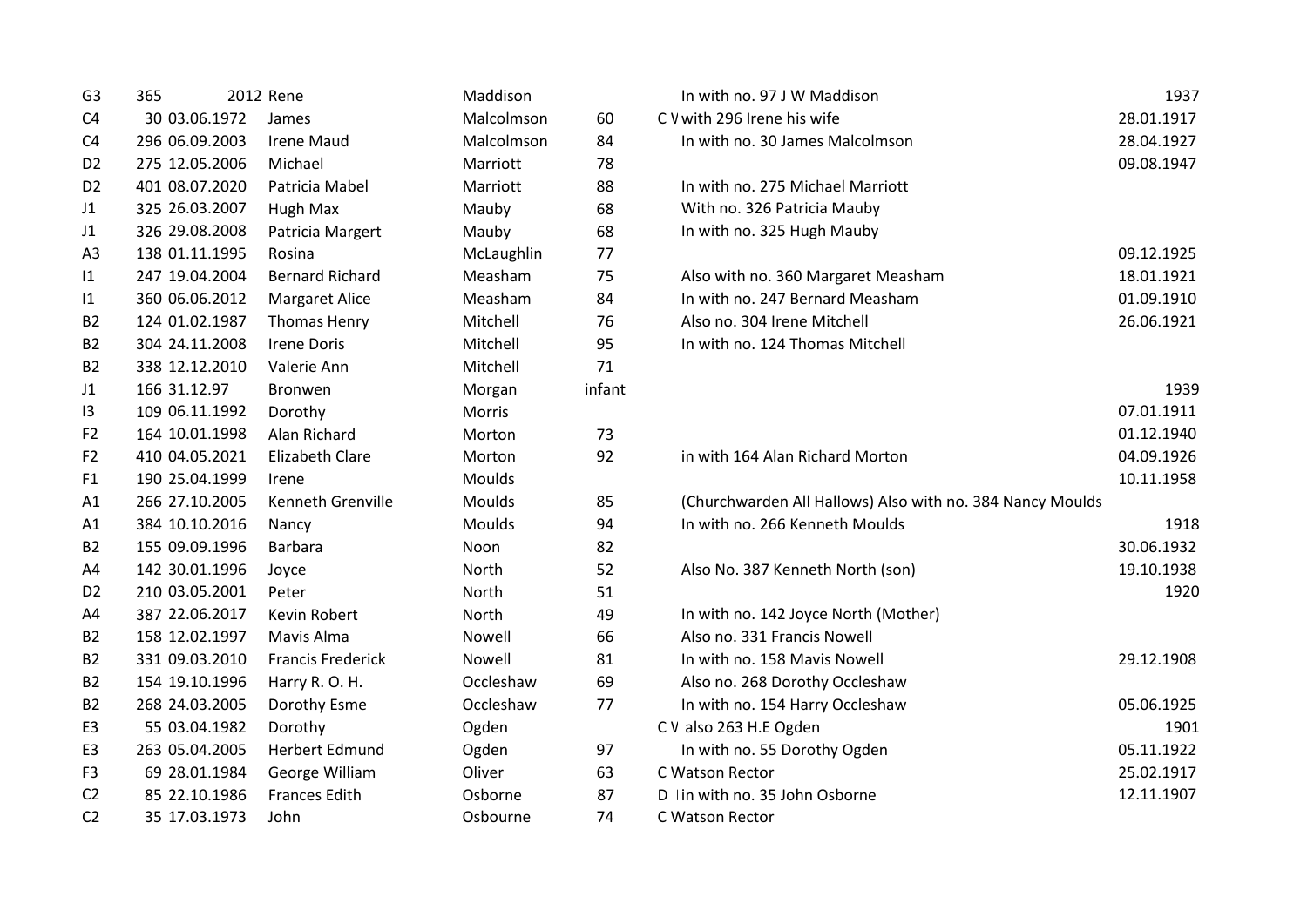| E <sub>3</sub> | 23 29.05.1971  | Frederick                   | Pallett     |    | C V in to right of no. 21 unmarked                              |            |
|----------------|----------------|-----------------------------|-------------|----|-----------------------------------------------------------------|------------|
| 3              | 349 29.03.2012 | Mavis Alma                  | Palmer      | 82 | Also with no. 392 Roger Palmer (Son)                            | 13.06.1908 |
| 13             | 392 12.09.2018 | Roger                       | Palmer      | 63 | In with no. 349 Mavis Palmer (Mother)                           |            |
| <b>B2</b>      | 152 13.07.1996 | John                        | Panter      | 40 | Also 316 Arthur and ? Beryl Panter                              | .11.1917   |
| <b>B2</b>      | 316 06.05.2009 | Arthur                      | Panter      | 81 | In with no. 152 John Panter                                     | 20.05.1920 |
| <b>B2</b>      | 397 08.11.2018 | Beryl                       | Panter      | 90 | in with no. 316 Arthur Panter 152                               | 17.09.1918 |
| A1             | 256 14.08.2004 | Albert William              | Parris      | 79 | Also with no. 312 Joan Parris                                   | .09.1927   |
| A1             | 312 21.05.2009 | Joan Augusta                | Parris      | 87 | In with no. 256 William Parris                                  |            |
| <b>B1</b>      | 3 17.08.1960   | Thomas                      | Parrott     | 96 | C V At foot of F M Straw grave                                  | 15.05.1920 |
| <b>B4</b>      | 33 09.12.1972  | Elsie                       | Pierrepoint | 60 | C V in with 34 Cecil                                            |            |
| <b>B4</b>      | 34 06.01.1973  | Cecil                       | Pierrepoint | 69 | C V in with 33 Elsie                                            | 11.10.1905 |
| B <sub>3</sub> | 13 14.01.1967  | Mabel                       | Pollard     |    | C V unmarked with 233 Mable Beatrice Pollard                    | 31.08.1906 |
| <b>B4</b>      | 26 06.11.1971  | Ernest                      | Pollard     | 83 | C Watson Rector                                                 |            |
| E <sub>1</sub> | 186            | 1999 Ernest Alan            | Pollard     |    |                                                                 | 1928       |
| B <sub>3</sub> | 233 17.06.2003 | <b>Mabel Beatrice</b>       | Pollard     | 90 | In with no. 13 Mabel Pollard                                    | 20.06.1929 |
| H <sub>3</sub> | 133 04.08.1994 | Frank                       | Poole       | 82 | Also no. 175 Chrissie Poole                                     | 1913       |
| H <sub>3</sub> | 175 23.02.1998 | Christobel (Chrissie) Joyce | Poole       | 88 | In with no. 133 Frank Poole                                     |            |
| C <sub>4</sub> | 16 18.05.1968  | William                     | Potterton   | 77 | C Watson Rector                                                 | 12.01.1927 |
| <b>B1</b>      | 171 29.12.1997 | Mavis(Dorothy)              | Potterton   | 64 | Also no. 317 James Potterton                                    |            |
| B1             | 317 08.09.2008 | James Kenneth               | Potterton   | 78 | In with no. 171 Mavis (Dorothy) Potterton                       | 1917       |
|                | 27 15.04.1972  | Gladys                      | Pratt       | 84 | C V int curb set SE corner of Churchyard inscribed Nathan Pratt | 1917       |
| K <sub>2</sub> | 120 13.07.1993 | <b>Stanley Alan</b>         | Price       | 65 | in with 395 Doreen Price                                        | 12.11.1922 |
| K2             | 395 03.04.2018 | Doreen Grace                | Price       | 83 | Also with 120 Stanley Price                                     |            |
| H1             | 243 27.11.2003 | Lucy                        | Prince      | 92 |                                                                 |            |
| K1             | 314 09.04.2003 | <b>Edith Winifred</b>       | Pritchett   | 67 | Also with no. 315 John Bryan                                    | 1939       |
| K1             | 315 17.08.2009 | John Bryan                  | Pritchett   | 74 | In with no. 314 Edith Pritchett                                 | 1918       |
| A1             | 301 07.10.2008 | Wilfred Robert (Bob)        | Pruden      | 75 | (Churchwarden All Hallows)                                      |            |
| <b>B4</b>      | 54.11.1981     | Joseph Frank                | Quinn       |    | C V also 238 Irene Quinn                                        |            |
| B4             | 238 29.11.2003 | Irene                       | Quinn       | 93 | In with no. 54 Joseph Quinn                                     | 1923       |
| F <sub>3</sub> | 77 11.05.1983  | Phyllis Joyce               | Raines      | 59 | C V Also 232 Peter Raines & 288 Harold Raines                   | 21.01.1913 |
| F <sub>3</sub> | 288 06.06.2007 | <b>Harold Edwin Stuart</b>  | Raines      | 84 | In with no. 77 Phyllis Ranes & 232 Peter Raines                 |            |
| H <sub>3</sub> | 135 10.01.1995 | Hugh                        | Reid        | 74 | Also no. 147 Joyce Reid                                         | 1910       |
| H <sub>3</sub> | 147 21.05.1996 | Joyce                       | Reid        | 71 | in with 135 Hugh Reid                                           | 05.05.1930 |
|                |                |                             |             |    |                                                                 |            |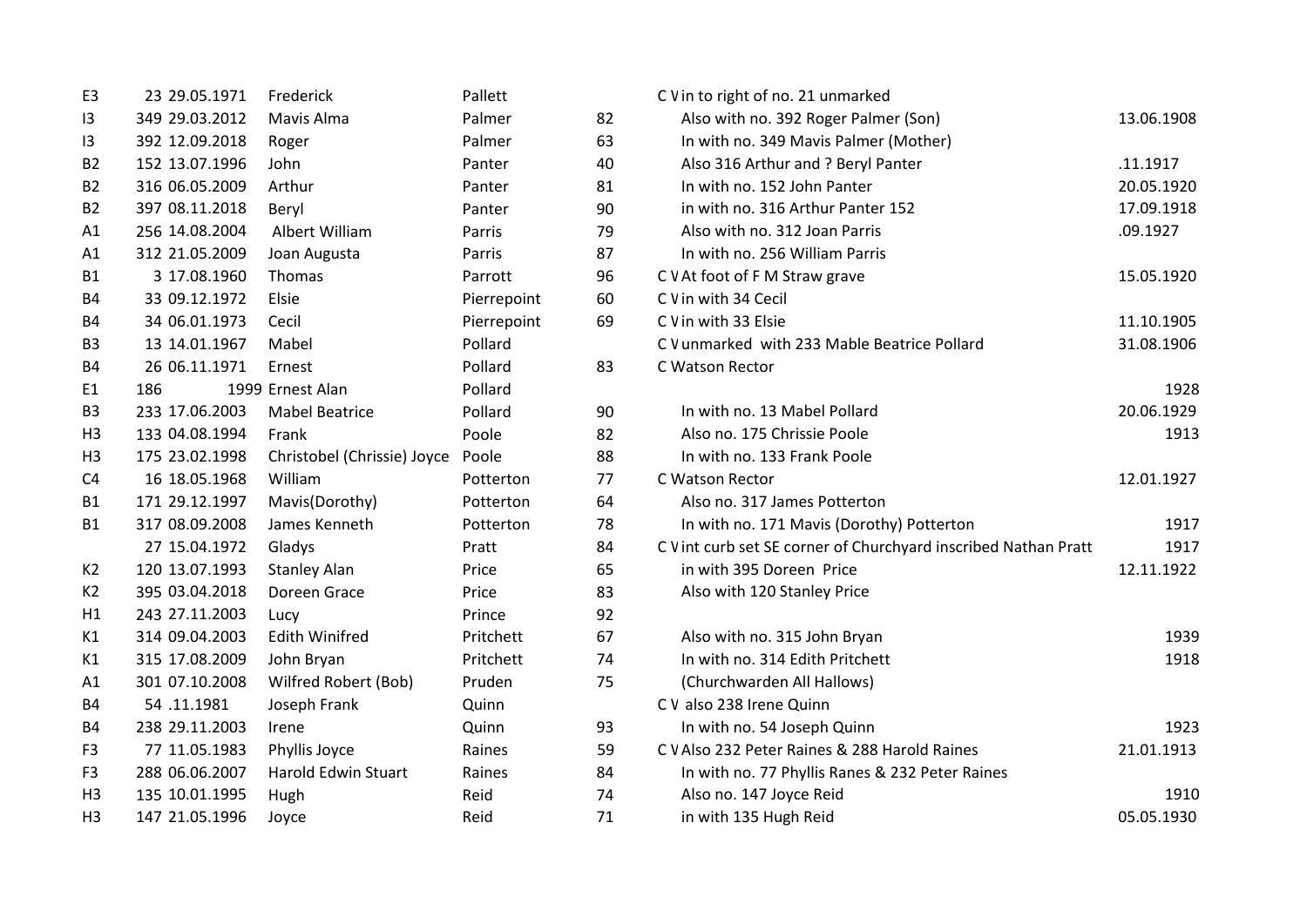| D <sub>2</sub> | 363 15.08.2012 | <b>Edna Margaret</b>         | Revel          | 86     | In with no. 209 Ronald Baxter         |
|----------------|----------------|------------------------------|----------------|--------|---------------------------------------|
| C <sub>2</sub> | 264 01.10.2005 | James Richard                | Revill         | 78     |                                       |
| F <sub>2</sub> | 72 05.05.1984  | Nancy                        | Ridgley        | 46     | C Watson Rector                       |
| G <sub>3</sub> | 98             | Anne                         | Rigby          | 87     |                                       |
| <b>B1</b>      | 180 04.08.1998 | <b>Bernard PatrickMartyn</b> | Rigden         | 78     |                                       |
| E2             | 284 10.09.1989 | Vincent Ernest Anthony       | Rodrigues      | 78     | Also with no. 285 Agnes Rodrigues     |
| E2             | 285 21.11.2002 | Agnes Emma Ann               | Rodrigues      | 85     |                                       |
| C <sub>2</sub> | 246 30.08.2006 | <b>Melvin Thomas</b>         | Rose           | 47     |                                       |
| A1             | 271 19.12.2005 | Agnes                        | Rudkin         | 70     | Also with no. 292 David Rudkin        |
| A1             | 292 20.01.2008 | David                        | Rudkin         | 70     | In with no. 271 Agnes Rudkin          |
| K2             | 253 26.07.2004 | Patricia Alice               | Sainsbury      | 77     |                                       |
| B1             | 276 02.05.2006 | Dennis                       | Scott          | 76     |                                       |
| K <sub>2</sub> | 320 09.01.2010 | James                        | Sculley        | 84     | Also with no. 362 Mary Skulley        |
| K2             | 362 05.04.2013 | Mary Violet                  | Sculley        | 88     | In with no. 320 James Sculley         |
| 13             | 112 12.11.1992 | Frederick                    | <b>Sellers</b> | 84     | Also no. 254 Gladys Sellers           |
| 13             | 254 20.07.2004 | Gladys May Brady             | <b>Sellers</b> | 95     | In with no. 112 Fred Sellers          |
| H1             | 196 24.09.1999 | William                      | Sharp          |        | Also 335 marie Sharpe                 |
| H1             | 335 12.11.2010 | Marie Constance              | Sharp          | 85     | In with no. 196 William Sharpe        |
| J3             | 351 23.09.2012 | Alan                         | Shaw           | 75     | Also with no. 389 Muriel Shaw         |
| J3             | 389 30.08.2017 | Muriel                       | Shaw           | 83     | In with no. 357 Alan Shaw             |
| C1             | 181 03.08.1998 | Annie Lorrene                | Sheldon        | 80     |                                       |
| 1              | 364            | Molly                        | Simons         | infant |                                       |
| 13             | 348 27.10.2011 | Alice May                    | Simpson        | 87     |                                       |
| F <sub>3</sub> | 67 07.01.1984  | George Bryan                 | <b>Sissins</b> | 73     | C Watson Rector                       |
| F <sub>3</sub> | 68 28.01.1984  | <b>Winnifred Eveline</b>     | <b>Sissins</b> | 80     | C V in with 67 George Sissins and 367 |
| D <sub>3</sub> | 17 19.09.1968  | Arthur                       | Skellington    | 68     | C V with 63 Florence Skellington      |
| D <sub>3</sub> | 63 24.07.1983  | <b>Florence Annie</b>        | Skellington    | 84     | C V also 17 Arthur Skellington        |
| D <sub>1</sub> | 383 02.03.2016 | May                          | Skellington    | 89     |                                       |
| K2             | 250 17.05.2004 | Deana Anne                   | <b>Slack</b>   | 65     |                                       |
| B <sub>3</sub> | 52 30.09.1979  | <b>Bert Kitchener</b>        | Smalley        |        | C V Also 76 Phyllis Smalley           |
| B <sub>3</sub> | 76 20.04.1985  | Phyllis                      | Smalley        | 69     | C V in with 52 Bert smalley           |
| C <sub>3</sub> | 14 18.02.1967  | Ann                          | Smedley        |        | C V with 56 Charles Smedley           |
| C <sub>3</sub> | 56 22.05.1982  | <b>Charles Harry</b>         | Smedley        | 89     | C V also 14 Ann Smedley               |
|                |                |                              |                |        |                                       |

| D <sub>2</sub> | 363 15.08.2012 | Edna Margaret                 | Revel          | 86     | In with no. 209 Ronald Baxter                     |            |
|----------------|----------------|-------------------------------|----------------|--------|---------------------------------------------------|------------|
| C <sub>2</sub> | 264 01.10.2005 | James Richard                 | Revill         | 78     |                                                   | 1919       |
| F <sub>2</sub> | 72 05.05.1984  | Nancy                         | Ridgley        | 46     | C Watson Rector                                   |            |
| G3             | 98             | Anne                          | Rigby          | 87     |                                                   |            |
| B1             | 180 04.08.1998 | <b>Bernard PatrickMartyn</b>  | Rigden         | 78     |                                                   |            |
| E2             | 284 10.09.1989 | <b>Vincent Ernest Anthony</b> | Rodrigues      | 78     | Also with no. 285 Agnes Rodrigues                 |            |
| E2             | 285 21.11.2002 | Agnes Emma Ann                | Rodrigues      | 85     |                                                   |            |
| C <sub>2</sub> | 246 30.08.2006 | <b>Melvin Thomas</b>          | Rose           | 47     |                                                   | 02.10.1921 |
| Α1             | 271 19.12.2005 | Agnes                         | Rudkin         | 70     | Also with no. 292 David Rudkin                    | 1952       |
| Α1             | 292 20.01.2008 | David                         | Rudkin         | 70     | In with no. 271 Agnes Rudkin                      |            |
| K2             | 253 26.07.2004 | Patricia Alice                | Sainsbury      | 77     |                                                   | 24.07.1921 |
| B1             | 276 02.05.2006 | Dennis                        | Scott          | 76     |                                                   | 21.02.1913 |
| К2             | 320 09.01.2010 | James                         | Sculley        | 84     | Also with no. 362 Mary Skulley                    |            |
| K2             | 362 05.04.2013 | <b>Mary Violet</b>            | Sculley        | 88     | In with no. 320 James Sculley                     |            |
| 13             | 112 12.11.1992 | Frederick                     | Sellers        | 84     | Also no. 254 Gladys Sellers                       |            |
| 13             | 254 20.07.2004 | Gladys May Brady              | Sellers        | 95     | In with no. 112 Fred Sellers                      |            |
| Η1             | 196 24.09.1999 | William                       | Sharp          |        | Also 335 marie Sharpe                             | 20.05.1922 |
| H1             | 335 12.11.2010 | Marie Constance               | Sharp          | 85     | In with no. 196 William Sharpe                    | 27.02.1949 |
| JЗ             | 351 23.09.2012 | Alan                          | Shaw           | 75     | Also with no. 389 Muriel Shaw                     |            |
| JЗ             | 389 30.08.2017 | Muriel                        | Shaw           | 83     | In with no. 357 Alan Shaw                         |            |
| C1             | 181 03.08.1998 | Annie Lorrene                 | Sheldon        | 80     |                                                   |            |
| 11             | 364            | Molly                         | Simons         | infant |                                                   | 02.10.1929 |
| 13             | 348 27.10.2011 | Alice May                     | Simpson        | 87     |                                                   | 25.07.1942 |
| F3             | 67 07.01.1984  | George Bryan                  | <b>Sissins</b> | 73     | C Watson Rector                                   |            |
| F3             | 68 28.01.1984  | <b>Winnifred Eveline</b>      | <b>Sissins</b> | 80     | C V in with 67 George Sissins and 367 Alma Buxton | 1925       |
| D3             | 17 19.09.1968  | Arthur                        | Skellington    | 68     | C V with 63 Florence Skellington                  |            |
| D3             | 63 24.07.1983  | <b>Florence Annie</b>         | Skellington    | 84     | C V also 17 Arthur Skellington                    | 08.05.1924 |
| D1             | 383 02.03.2016 | May                           | Skellington    | 89     |                                                   |            |
| К2             | 250 17.05.2004 | Deana Anne                    | Slack          | 65     |                                                   | 23.01.1927 |
| B3             | 52 30.09.1979  | <b>Bert Kitchener</b>         | Smalley        |        | C V Also 76 Phyllis Smalley                       |            |
| B3             | 76 20.04.1985  | Phyllis                       | Smalley        | 69     | C V in with 52 Bert smalley                       |            |
| C3             | 14 18.02.1967  | Ann                           | Smedley        |        | C V with 56 Charles Smedley                       | 27.01.1952 |
| C3             | 56 22.05.1982  | <b>Charles Harry</b>          | Smedley        | 89     | C V also 14 Ann Smedley                           |            |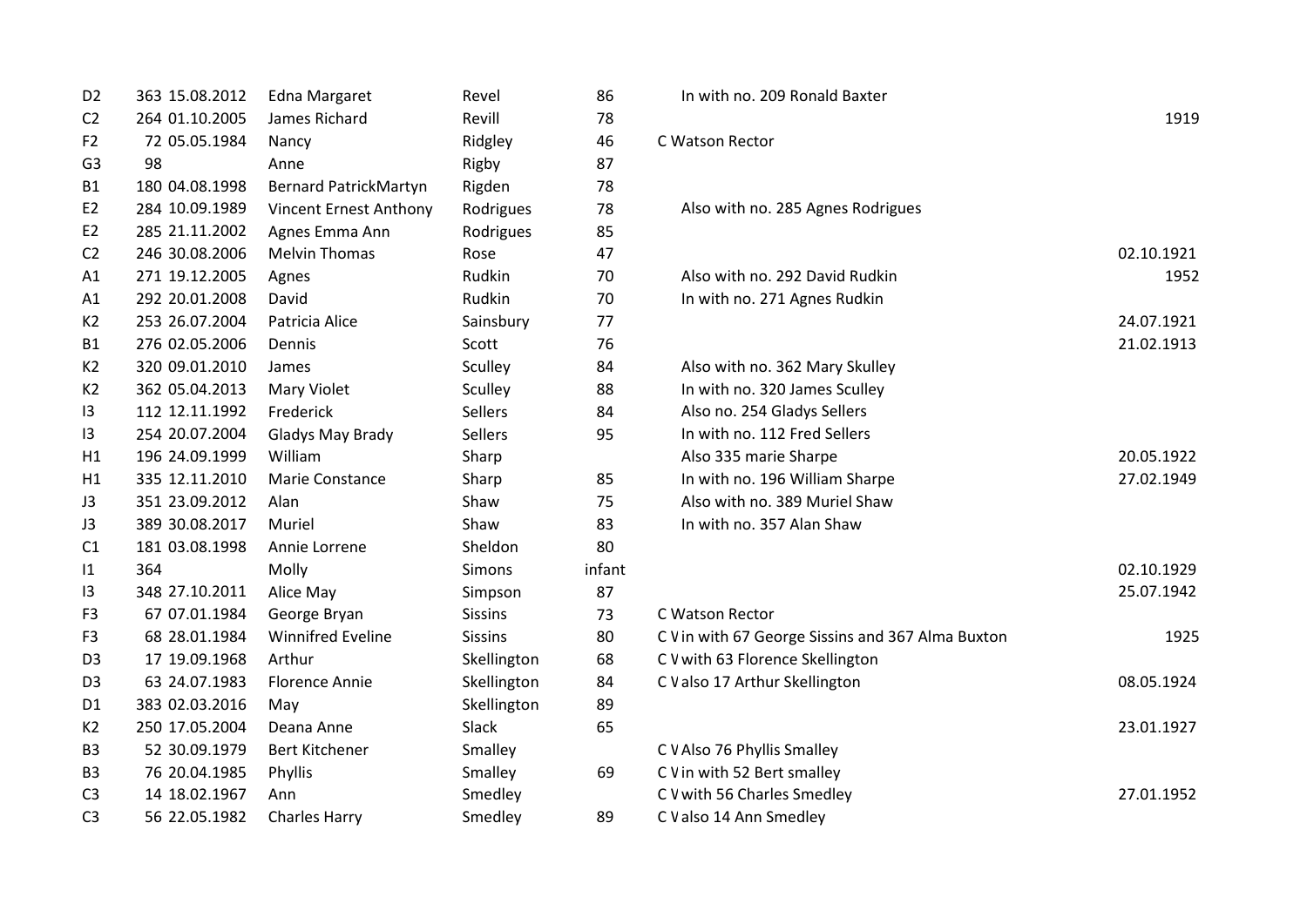| G <sub>2</sub> | 90 27.06.1987  | Frank                                 | Smith      | 89 | <b>ED Bailey Assoc Priest</b>          |
|----------------|----------------|---------------------------------------|------------|----|----------------------------------------|
| J2             | 113 15.01.1993 | Margaret E.                           | Smith      | 72 | Also no. 134 Ronald Smith unmarke      |
| J2             | 134            | Ronald                                | Smith      |    | In with no. 113 unmarked               |
| J1             | 227 05.12.2002 | Jack                                  | Smith      | 70 |                                        |
| A1             | 265 02.06.2009 | Edna Mary                             | Smith      | 92 |                                        |
| A4             | 308 18.12.2008 | Samuel Bromley                        | Smith      | 79 | in with no.4xx Beryl Smith             |
| A4             | 398 07.01.2020 | Beryl Louisa                          | Smith      | 85 | in with no. 308 Samuel Smith           |
| <b>B4</b>      | 58 06.11.1982  | Mark Kenneth                          | Smithson   | 14 | C V also 341 Kenneth & 386 P Smithson  |
| <b>B4</b>      | 341 19.04.2011 | <b>Kenneth Charles</b>                | Smithson   | 83 | In with no. 58 & 385 M & P Smithso     |
| <b>B4</b>      | 386 05.02.2017 | Priscilla (Ann) Agnes Eleano Smithson |            | 90 | In with no. 58 & 341 M & K Smithso     |
| <b>B2</b>      | 151 26.07.1996 | James                                 | South      | 72 |                                        |
| <b>B2</b>      | 408 01.08.2021 | Joan                                  | South      | 90 | in with 151 James South                |
| H <sub>2</sub> | 203 28.12.1999 | Anthony                               | Spicer     | 60 |                                        |
| D <sub>2</sub> | 167            | 1998 Elsie                            | Stannard   |    |                                        |
| J1             | 205 28.05.2000 | Stanley John                          | Stapleton  | 84 | Also with no. 230 Frances Stapleton    |
| J1             | 230 13.05.2003 | Frances Ada                           | Stapleton  | 86 | In with no. 205 Stanley Stapleton      |
| G <sub>2</sub> | 94 16.10.1987  | Andrew William                        | Starky     | 74 | Wilford Hill Crem                      |
| K2             | 174 07.04.1998 | George                                | Stephenson | 80 | Also no. 302 Anni Stephenson           |
| K2             | 302 24.11.2008 | Annie                                 | Stephenson | 87 | In with no. 174 George Stephenson      |
| D <sub>2</sub> | 176            | 1998 Clifford Edward                  | Stevenson  |    | (No dates on memorial stone)           |
| D <sub>2</sub> | 412 02.11.2021 | Barbara Mary                          | Stevenson  | 94 | in with 176 Clifford Edward Stevens    |
| A1             | 245 06.03.2004 | Alexandrina                           | Storer     | 77 |                                        |
| A1             | 279 03.01.2007 | <b>Victor James</b>                   | Storer     | 79 | In with no. 245 Alexandrina Storer     |
| K2             | 121 21.08.1993 | <b>Graham Henry</b>                   | Straw      | 58 |                                        |
| F <sub>3</sub> | 81 27.12.1985  | <b>Margaret Mary</b>                  | Stringer   | 61 | D Davies Rector                        |
| B <sub>3</sub> | 64 10.09.1983  | Thomas                                | Taylor     | 71 | C Watson Rector                        |
| <b>B2</b>      | 123 25.03.1990 | James                                 | Taylor     | 81 | Also no. 258 Joan Taylor               |
| <b>B1</b>      | 170 17.12.1997 | Elizabeth Jayne                       | Taylor     | 19 |                                        |
| <b>B2</b>      | 258 05.03.2000 | Joan Marian                           | Taylor     | 77 | In with no. 123 James Taylor           |
| E <sub>3</sub> | 61 28.04.1983  | Ronald                                | Telford    | 61 | C V also 223 Gladys Telford            |
| E <sub>3</sub> | 223 08.09.2002 | <b>Gladys May Brady</b>               | Telford    | 79 | In with no. 61 Ronald Telford          |
| K2             | 126 06.12.1993 | <b>Kenneth James</b>                  | Terry      | 61 |                                        |
| F <sub>2</sub> | 74 16.02.1985  | George Thomas                         | Thorpe     | 75 | C V In with 216 Winifred and 216a Lynd |
|                |                |                                       |            |    |                                        |

| G <sub>2</sub> | 90 27.06.1987  | Frank                                 | Smith        | 89 | E D Bailey Assoc Priest               |            |
|----------------|----------------|---------------------------------------|--------------|----|---------------------------------------|------------|
| J2             | 113 15.01.1993 | Margaret E.                           | Smith        | 72 | Also no. 134 Ronald Smith unmarked    | 11.09.1944 |
| J2             | 134            | Ronald                                | Smith        |    | In with no. 113 unmarked              | 07.05.1928 |
| J1             | 227 05.12.2002 | Jack                                  | Smith        | 70 |                                       | 25.02.1920 |
| A1             | 265 02.06.2009 | <b>Edna Mary</b>                      | Smith        | 92 |                                       |            |
| A4             | 308 18.12.2008 | Samuel Bromley                        | Smith        | 79 | in with no.4xx Beryl Smith            | 19.01.1922 |
| A4             | 398 07.01.2020 | Beryl Louisa                          | Smith        | 85 | in with no. 308 Samuel Smith          |            |
| Β4             | 58 06.11.1982  | Mark Kenneth                          | Smithson     | 14 | C V also 341 Kenneth & 386 P Smithson | 28.03.1948 |
| Β4             | 341 19.04.2011 | <b>Kenneth Charles</b>                | Smithson     | 83 | In with no. 58 & 385 M & P Smithson   | 28.04.1944 |
| Β4             | 386 05.02.2017 | Priscilla (Ann) Agnes Eleano Smithson |              | 90 | In with no. 58 & 341 M & K Smithson   | 21.07.1939 |
| B2             | 151 26.07.1996 | James                                 | South        | 72 |                                       |            |
| <b>B2</b>      | 408 01.08.2021 | Joan                                  | South        | 90 | in with 151 James South               | 06.05.1924 |
| H2             | 203 28.12.1999 | Anthony                               | Spicer       | 60 |                                       | 23.06.1927 |
| D2             | 167            | 1998 Elsie                            | Stannard     |    |                                       | 10.08.1960 |
| J1             | 205 28.05.2000 | Stanley John                          | Stapleton    | 84 | Also with no. 230 Frances Stapleton   |            |
| J1             | 230 13.05.2003 | Frances Ada                           | Stapleton    | 86 | In with no. 205 Stanley Stapleton     | 28.11.1919 |
| G2             | 94 16.10.1987  | Andrew William                        | Starky       | 74 | Wilford Hill Crem                     | 11.02.1928 |
| K2             | 174 07.04.1998 | George                                | Stephenson   | 80 | Also no. 302 Anni Stephenson          | 1948       |
| K2             | 302 24.11.2008 | Annie                                 | Stephenson   | 87 | In with no. 174 George Stephenson     |            |
| D2             | 176            | 1998 Clifford Edward                  | Stevenson    |    | (No dates on memorial stone)          | 28.08.1924 |
| D2             | 412 02.11.2021 | Barbara Mary                          | Stevenson    | 94 | in with 176 Clifford Edward Stevenson | 11.10.1929 |
| Α1             | 245 06.03.2004 | Alexandrina                           | Storer       | 77 |                                       | 21.07.1929 |
| A1             | 279 03.01.2007 | Victor James                          | Storer       | 79 | In with no. 245 Alexandrina Storer    | 30.08.1937 |
| K2             | 121 21.08.1993 | <b>Graham Henry</b>                   | Straw        | 58 |                                       | 28.03.1924 |
| F3             | 81 27.12.1985  | <b>Margaret Mary</b>                  | Stringer     | 61 | D Davies Rector                       |            |
| B3             | 64 10.09.1983  | Thomas                                | Taylor       | 71 | C Watson Rector                       | 30.07.1937 |
| B2             | 123 25.03.1990 | James                                 | Taylor       | 81 | Also no. 258 Joan Taylor              | 10.07.1928 |
| B1             | 170 17.12.1997 | Elizabeth Jayne                       | Taylor       | 19 |                                       | 30.06.1920 |
| B2             | 258 05.03.2000 | Joan Marian                           | Taylor       | 77 | In with no. 123 James Taylor          | 28.01.1919 |
| E3             | 61 28.04.1983  | Ronald                                | Telford      | 61 | C V also 223 Gladys Telford           |            |
| E3             | 223 08.09.2002 | Gladys May Brady                      | Telford      | 79 | In with no. 61 Ronald Telford         |            |
| K2             | 126 06.12.1993 | Kenneth James                         | <b>Terry</b> | 61 |                                       |            |

C V In with 216 Winifred and 216a Lynda Joyce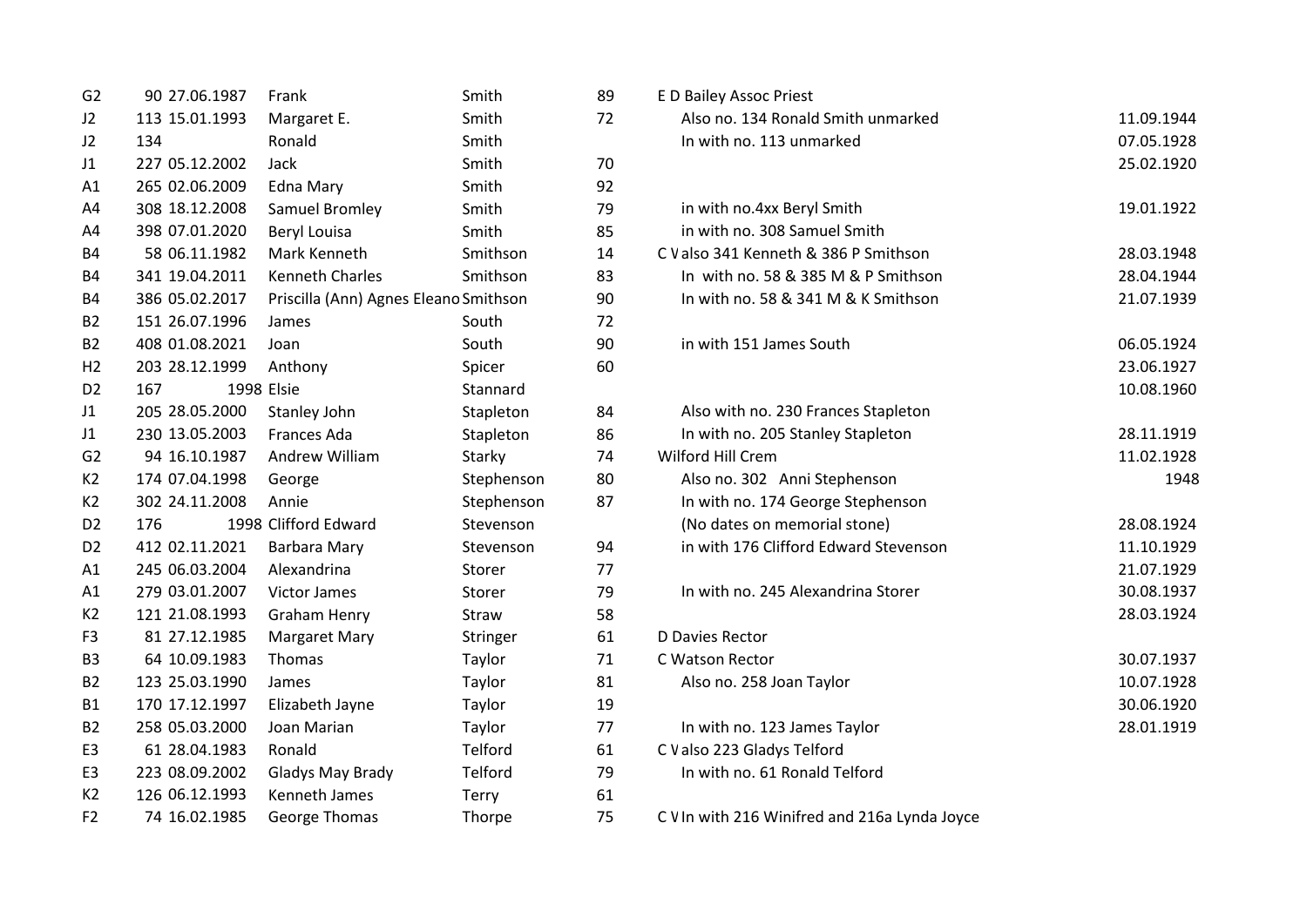| F <sub>2</sub> | 216 08.10.2001  | <b>Winifred Mary</b>             | Thorpe     | 92 | Also with no. 74 George & 216a Lynda Joyce           |            |
|----------------|-----------------|----------------------------------|------------|----|------------------------------------------------------|------------|
| G <sub>3</sub> | 92 28.08.1987   | Alan                             | Till       | 55 |                                                      | 27.10.1925 |
| H <sub>2</sub> | 165             | 1998 Ronald                      | Timson     |    |                                                      |            |
| G2             | 96 18.08 1988   | <b>Beatrice Ellen</b>            | Todd       | 93 | E C Wilford Hill Crem                                | 1927       |
| A <sub>3</sub> | 193 24.03.1988  | Ronald                           | Tolley     | 54 |                                                      |            |
| D <sub>1</sub> | 179 21.06.1998  | Claude Roger                     | Travil     | 75 | Also with no. 333 Constance Travil                   | 18.11.1932 |
| D <sub>1</sub> | 333 20.01.2009  | Constance Lillian Patricia       | Travil     | 93 | In with no. 179 Claude Travil                        | 1934       |
| A <sub>3</sub> | 140 02.01.1996  | Ronald                           | Wainwright | 71 | Also no. 215 Gladys Wainwright                       | 1926       |
| A <sub>3</sub> | 215 05.01.2002  | Gladys Jean                      | Wainwright | 77 | in with no. 140 Ronald Wainwright                    | 1940       |
| C <sub>4</sub> | 295 25.04.2008  | <b>Robert George</b>             | Wakefield  | 78 |                                                      | 24.10.1936 |
| 12             | 107 10.12.1990  | Douglas James                    | Walker     | 60 | Also no. 353 P Walker                                |            |
| 12             | 353 09.10.2012  | Patricia Amy                     | Walker     | 80 | In with no. 107 Douglas Walker                       |            |
| K1             | 249 22.04.2004  | Reginald                         | Walters    | 71 | in with no.??? Dorothy Walters                       |            |
| K1             | 396 27.08.2017  | Dorothy                          | Walters    | 81 | in with no.249 Reg Smith                             | 20.01.1934 |
| E <sub>2</sub> | 287 19.05.2007  | <b>Florence Margaret</b>         | Ward       | 88 | Inscription for George Ward but no ashes             | 22.10.1935 |
| H1             | 202             | 1997 Lucy                        | Warrington |    | Also with no. 207 Peter Warrington                   | 24.10.1953 |
| H1             | 207 11.11.2000  | Peter                            | Warrington | 88 | In with no. 202 Lucy Warrington                      | 14.06.1938 |
| <b>B2</b>      | 156             | 1997 Eric                        | Wells      |    | Also no. 372 Alice Wells                             |            |
| A1             | 252 25.06.2004  | joseph Cyril                     | Wells      | 76 | Also with no. 381 Barbara Wells                      | 1938       |
| <b>B2</b>      | 372 15.02.2014  | Alice Mary                       | Wells      | 91 | In with no. 156 Eric Wells                           |            |
| A1             | 381 20.12.2014  | Barbara Kathleen                 | Wells      | 86 | In with no. 252 Cyril & 381a Penelope Wells          |            |
| A1             | 381a 15.08.2015 | Penelope Jane                    | Wells      | 48 | In with no. 381 Barbara & 252 Cyril Wells            | 09.03.1926 |
| <b>B2</b>      | 405 23.08.2020  | Elizabeth Jane                   | Wells      | 61 | in with Eric 156 & Alice Wells 372 (Father & Mother) | 29.03.1922 |
| <b>B2</b>      | 146 06.04.1996  | Sylvia                           | Wheat      | 64 | Also no. 198 Arnold Wheat                            | 07.04.1922 |
| <b>B2</b>      | 198 16.12.1999  | Arnold E                         | Wheat      | 82 | Also with no. 146 Sylvia Wheat                       | 25.09.1926 |
| K1             | 239 06.01.2004  | Cyril Joseph William             | White      | 82 | Also with no. 322 Margery White                      | 17.04.1967 |
| K1             | 322 05.03.2010  | Margery Elizabeth (nee Mir White |            | 85 | In with no. 239 Cyril White                          | 05.01.1925 |
| E <sub>2</sub> | 340 10.09.2010  | Joan Mary (nee Leafe)            | White      | 86 | Also with no. 388 Frank White                        |            |
| D4             | 377 10.08.2014  | <b>Kevin Robert</b>              | White      | 60 |                                                      | 1951       |
| E <sub>2</sub> | 388 05.04.5015  | <b>Frank Victor</b>              | White      | 90 | In with no. 340 Joan White                           | 22.10.1939 |
| K <sub>3</sub> | 355 16.11.2012  | Susannah Jean                    | Whitney    | 84 |                                                      |            |
| J2             | 116 03.03.1993  | Eileen                           | Whittaker  | 87 | Also No. 257 Constance Lover                         |            |
| C1             | 182 05.09.1998  | Dorothy                          | Whitworth  | 81 | Also with no. 201 Thomas Whitworth                   | 1942       |
|                |                 |                                  |            |    |                                                      |            |

| Also with no. 74 George & 216a Lynda Joyce           |            |
|------------------------------------------------------|------------|
|                                                      | 27.10.1925 |
| Wilford Hill Crem                                    | 1927       |
| Also with no. 333 Constance Travil                   | 18.11.1932 |
| In with no. 179 Claude Travil                        | 1934       |
| Also no. 215 Gladys Wainwright                       | 1926       |
| in with no. 140 Ronald Wainwright                    | 1940       |
|                                                      | 24.10.1936 |
| Also no. 353 P Walker                                |            |
| In with no. 107 Douglas Walker                       |            |
| in with no.??? Dorothy Walters                       |            |
| in with no.249 Reg Smith                             | 20.01.1934 |
| Inscription for George Ward but no ashes             | 22.10.1935 |
| Also with no. 207 Peter Warrington                   | 24.10.1953 |
| In with no. 202 Lucy Warrington                      | 14.06.1938 |
| Also no. 372 Alice Wells                             |            |
| Also with no. 381 Barbara Wells                      | 1938       |
| In with no. 156 Eric Wells                           |            |
| In with no. 252 Cyril & 381a Penelope Wells          |            |
| In with no. 381 Barbara & 252 Cyril Wells            | 09.03.1926 |
| in with Eric 156 & Alice Wells 372 (Father & Mother) | 29.03.1922 |
| Also no. 198 Arnold Wheat                            | 07.04.1922 |
| Also with no. 146 Sylvia Wheat                       | 25.09.1926 |
| Also with no. 322 Margery White                      | 17.04.1967 |
| In with no. 239 Cyril White                          | 05.01.1925 |
| Also with no. 388 Frank White                        |            |
|                                                      | 1951       |
| In with no. 340 Joan White                           | 22.10.1939 |
| Also No. 257 Constance Lover                         |            |
| Also with no. 201 Thomas Whitworth                   | 1942       |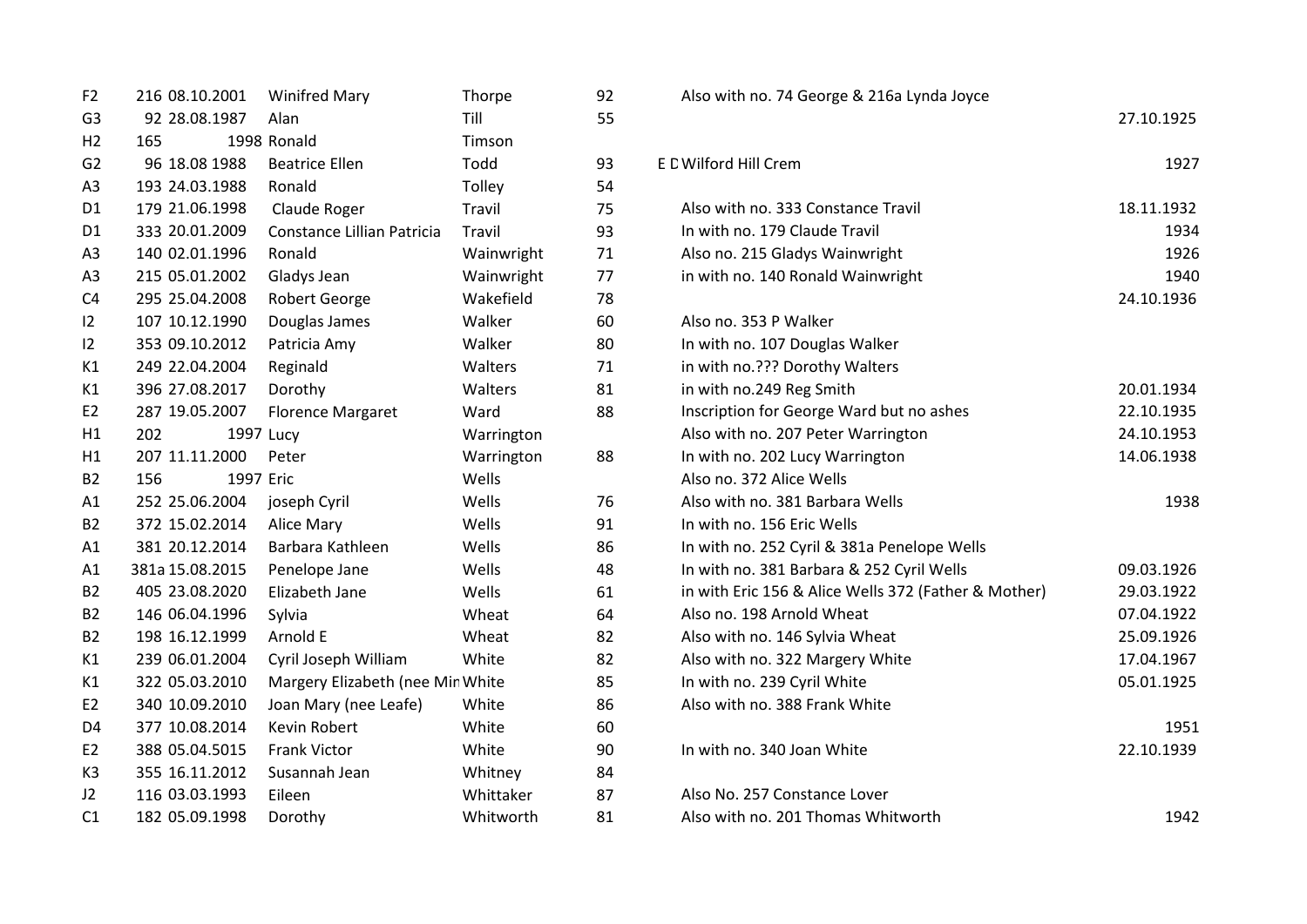| 1              | 199 17.12.1999    | Jean                            | Whitworth | 67 |                                                                        |         |
|----------------|-------------------|---------------------------------|-----------|----|------------------------------------------------------------------------|---------|
| C1             | 201 08.02.2000    | <b>Thomas Victor</b>            | Whitworth | 81 | In with no. 182 Dorothy Whitworth                                      |         |
| K1             | 313 13.06.2009    | Cyril Peter                     | Wilcock   | 60 |                                                                        | 20.12.1 |
| K <sub>2</sub> | 330 09.06.2010    | Josephine Marion Elizabeth Wild |           | 65 |                                                                        |         |
| K <sub>3</sub> | 122<br>30.09.1993 | Derrik Arthur Milner            | Williams  | 65 |                                                                        | 26.05.1 |
| F <sub>2</sub> | 70 25.02.1984     | Lucy Winifred                   | Wilson    | 70 | C V in with 399 Stanley Wilson and 402 Brian Wilson (son)              | 02.01.1 |
| E <sub>1</sub> | 177 02.06.1998    | Lily (Bobbie)                   | Wilson    | 82 |                                                                        | 18.12.1 |
| $\mathsf{I}1$  | 197 28.10.1999    | Elsie Ivy                       | Wilson    | 87 | Also with no. 336 Kathleen Wilson                                      |         |
| 12             | 225 07.09.2002    | Ivy                             | Wilson    | 75 |                                                                        |         |
| 1              | 336 05.11.2010    | Kathleen Stefanie               | Wilson    | 62 | In with no. 197 Elsie Wilson                                           |         |
| F <sub>2</sub> | 399 25.12.1990    | <b>Stanley Frank</b>            | Wilson    | 82 | In with no.70 Lucy Wilson and 402 Brian Wilson (son). S F Wilson inter |         |
| F <sub>2</sub> | 402 05.05.2020    | <b>Brian Keith</b>              | Wilson    | 83 | In with no 70 Lucy Wilson (mother) and no 399 Stanley Wilson (father)  |         |
| E1             | 237 26.08.2003    | Iris Ellen                      | Winfield  | 82 | Also with no. 267 Leslie Winfield                                      |         |
| E1             | 267 24.10.2005    | Leslie                          | Winfield  | 87 | In with no. 237 Iris Winfield                                          | 01.07.1 |
| B <sub>3</sub> | 12 15.02.1964     | Alfred G H                      | Withnall  | 63 | C V with 28 Gertie Withnall                                            |         |
| B <sub>3</sub> | 28 02.05.1972     | Gertie Elizabeth                | Withnall  | 69 | C V with 12 Alfred Withnall                                            |         |
| C <sub>2</sub> | 40 04.01.1975     | John                            | Wood      | 74 | C V also 272 his wife Ellen                                            |         |
| B <sub>3</sub> | 46 04.12.1976     | Frederick William               | Wood      |    | C V in with 66 Grace Wood                                              |         |
| B <sub>3</sub> | 66 29.10.1983     | Grace Evelyn                    | Wood      | 76 | C V in with 46 Frederick Wood                                          |         |
| C <sub>2</sub> | 272 24.06.1996    | Ellen                           | Wood      | 90 | In with no. 40 John Wood                                               |         |
| H <sub>3</sub> | 106 11.08.1992    | John Mackenzie                  | Wright    | 79 | Also no. 283 Dorothy Wright                                            |         |
| H <sub>3</sub> | 283 20.02.2007    | Dorothy May (Nee Leafe)         | Wright    | 84 | In with no. 106 John Wright                                            |         |
| A <sub>1</sub> | 319 24.12.2009    | Thomas                          | Yarnall   | 84 |                                                                        |         |

| C1             | 201 08.02.2000    | <b>Thomas Victor</b>            | Whitworth      | 81 | In with no. 182 Dorothy Whitworth                                          |            |
|----------------|-------------------|---------------------------------|----------------|----|----------------------------------------------------------------------------|------------|
| К1             | 313 13.06.2009    | Cyril Peter                     | <b>Wilcock</b> | 60 |                                                                            | 20.12.1966 |
| K2             | 330 09.06.2010    | Josephine Marion Elizabeth Wild |                | 65 |                                                                            |            |
| K3             | 122<br>30.09.1993 | Derrik Arthur Milner            | Williams       | 65 |                                                                            | 26.05.1936 |
| F2             | 70 25.02.1984     | Lucy Winifred                   | Wilson         | 70 | C V in with 399 Stanley Wilson and 402 Brian Wilson (son)                  | 02.01.1928 |
| E1             | 177 02.06.1998    | Lily (Bobbie)                   | Wilson         | 82 |                                                                            | 18.12.1927 |
| $\overline{1}$ | 197 28.10.1999    | Elsie Ivy                       | Wilson         | 87 | Also with no. 336 Kathleen Wilson                                          |            |
| $\overline{2}$ | 225 07.09.2002    | Ivy                             | Wilson         | 75 |                                                                            |            |
| 11             | 336 05.11.2010    | Kathleen Stefanie               | Wilson         | 62 | In with no. 197 Elsie Wilson                                               |            |
| F2             | 399 25.12.1990    | <b>Stanley Frank</b>            | Wilson         | 82 | In with no.70 Lucy Wilson and 402 Brian Wilson (son). S F Wilson interment |            |
| F <sub>2</sub> | 402 05.05.2020    | <b>Brian Keith</b>              | Wilson         | 83 | In with no 70 Lucy Wilson (mother) and no 399 Stanley Wilson (father)      |            |
| E1             | 237 26.08.2003    | Iris Ellen                      | Winfield       | 82 | Also with no. 267 Leslie Winfield                                          |            |
| E1             | 267 24.10.2005    | Leslie                          | Winfield       | 87 | In with no. 237 Iris Winfield                                              | 01.07.1922 |
| B3             | 12 15.02.1964     | Alfred G H                      | Withnall       | 63 | C V with 28 Gertie Withnall                                                |            |
| B3             | 28 02.05.1972     | Gertie Elizabeth                | Withnall       | 69 | C V with 12 Alfred Withnall                                                |            |
| C <sub>2</sub> | 40 04.01.1975     | John                            | Wood           | 74 | C V also 272 his wife Ellen                                                |            |
| B3             | 46 04.12.1976     | Frederick William               | Wood           |    | C V in with 66 Grace Wood                                                  |            |
| B3             | 66 29.10.1983     | Grace Evelyn                    | Wood           | 76 | C V in with 46 Frederick Wood                                              |            |
| C2             | 272 24.06.1996    | Ellen                           | Wood           | 90 | In with no. 40 John Wood                                                   |            |
| H3             | 106 11.08.1992    | John Mackenzie                  | Wright         | 79 | Also no. 283 Dorothy Wright                                                |            |
| H3             | 283 20.02.2007    | Dorothy May (Nee Leafe)         | Wright         | 84 | In with no. 106 John Wright                                                |            |
|                |                   |                                 |                |    |                                                                            |            |